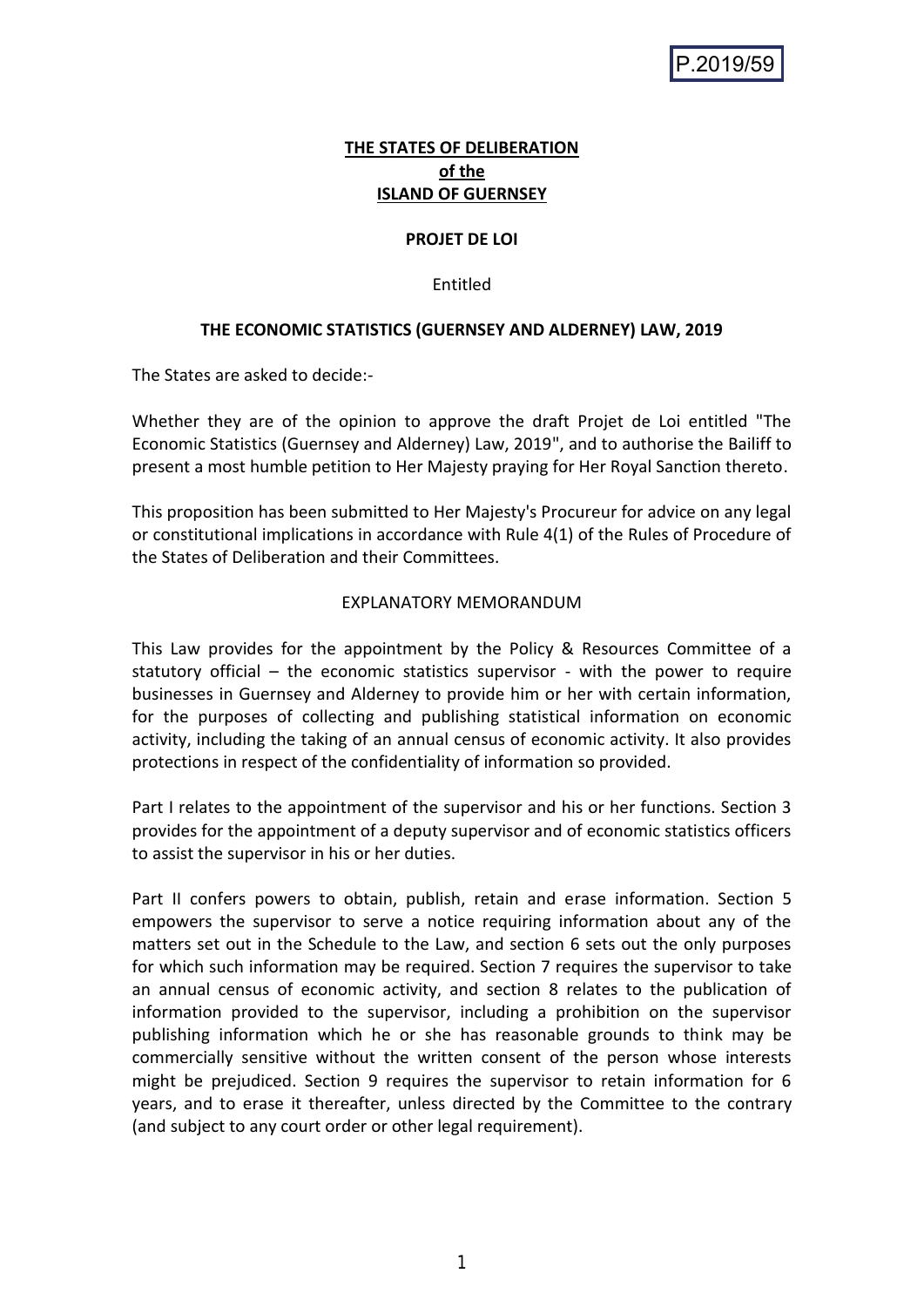Part III relates to restrictions on the use of, and protections relating to, information provided to the supervisor, and contains offences and a civil penalty making power. Section 10 prohibits officers appointed under the Law from allowing any person access to information gathered under the Law except where necessary to assist an officer under the Law to carry out the supervisor's functions or pursuant to a court order or statutory requirement, and section 11 prohibits the disclosure of information gathered under the Law from which an individual is identified or identifiable, except in defined circumstances (eg the identifiable person has expressly consented to the disclosure). Section 12 creates offences relating to making false statements, section 13 creates a defence of due diligence in relation to offences under sections 10 and 11, and section 14 empowers the Committee to make regulations creating a civil penalty regime in respect of other contraventions of the Law.

Part IV contains general and miscellaneous provisions, including provisions relating to appeals against decisions of the supervisor or in respect of a decision to impose a civil penalty at section 15, and the service of documents at sections 16 and 17. Section 18 makes provision in respect of how the Law applies to public bodies, and section 19 is a standard form provision in respect of regulations under the Law. Section 20 is the interpretation section (important definitions include gross domestic product, economic activity, information and undertaking), and sections 21 to 23 contain consequential amendments to other enactments. Sections 24 and 25 deal with citation and commencement. Finally, and as noted above, the Schedule sets out the matters about which information may be required.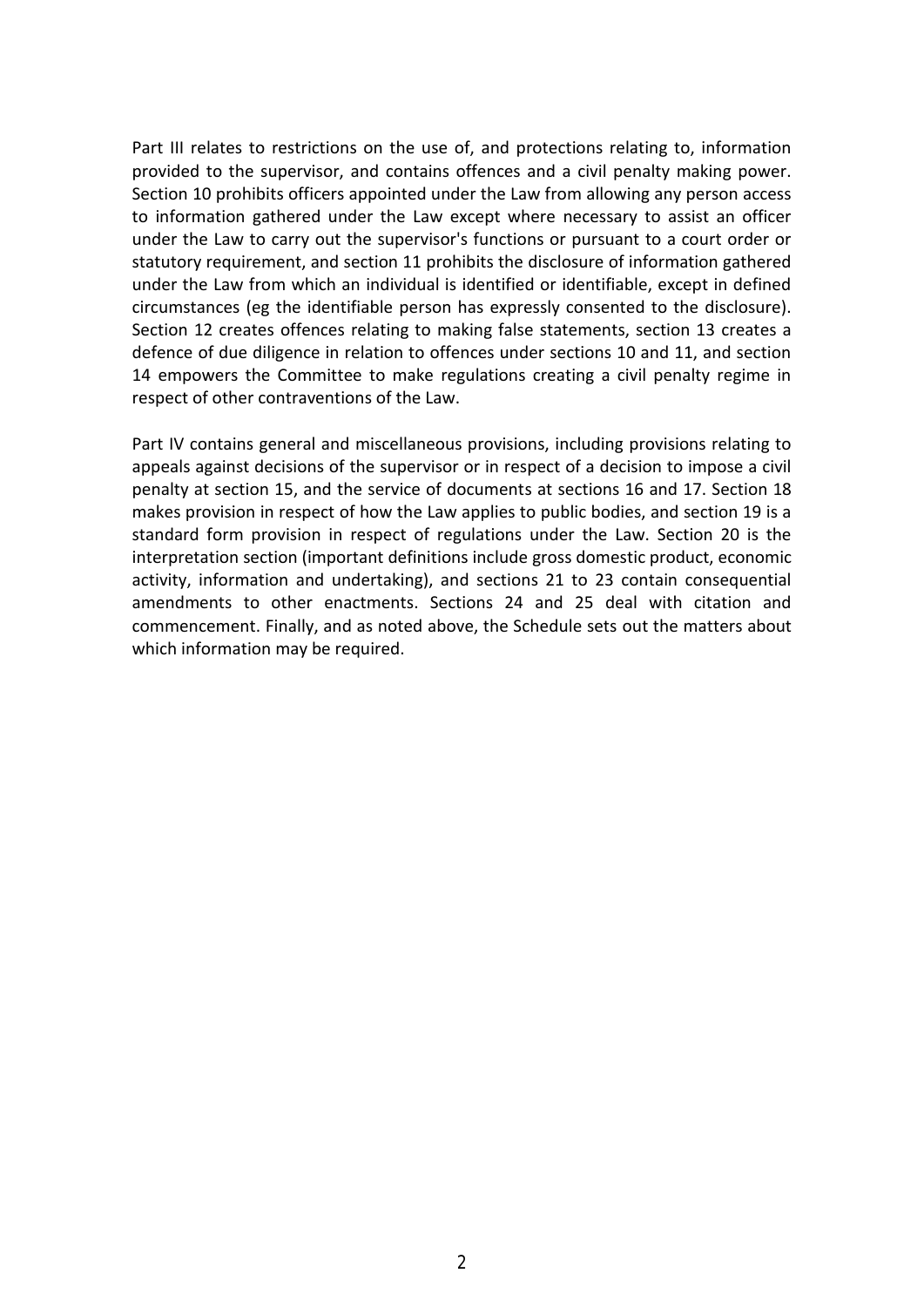# PROJET DE LOI

# ENTITLED

# **The Economic Statistics**

# **(Guernsey and Alderney) Law, 2019**

# ARRANGEMENT OF SECTIONS

#### PART I PRELIMINARY

- 1. Appointment of supervisor.
- 2. Functions and ancillary powers of supervisor.
- 3. Appointment of deputy supervisor and economic statistics officers.
- 4. Application of Public Functions Law.

#### PART II

#### INFORMATION TO BE PROVIDED TO, AND PUBLISHED BY, THE SUPERVISOR

- 5. Power to obtain information from business.
- 6. Purposes for which information may be required.
- 7. Census of economic activity.
- 8. Publication of information.
- 9. Retention and erasure of information.

# PART III

# RESTRICTIONS, OFFENCES AND PENALTIES

- 10. Prohibition on unauthorised access.
- 11. Duty of confidentiality.
- 12. Offences as to false or misleading information, etc.
- 13. Defence of due diligence.
- 14. Power to make regulations in respect of civil penalties.

#### PART IV

#### GENERAL AND MISCELLANEOUS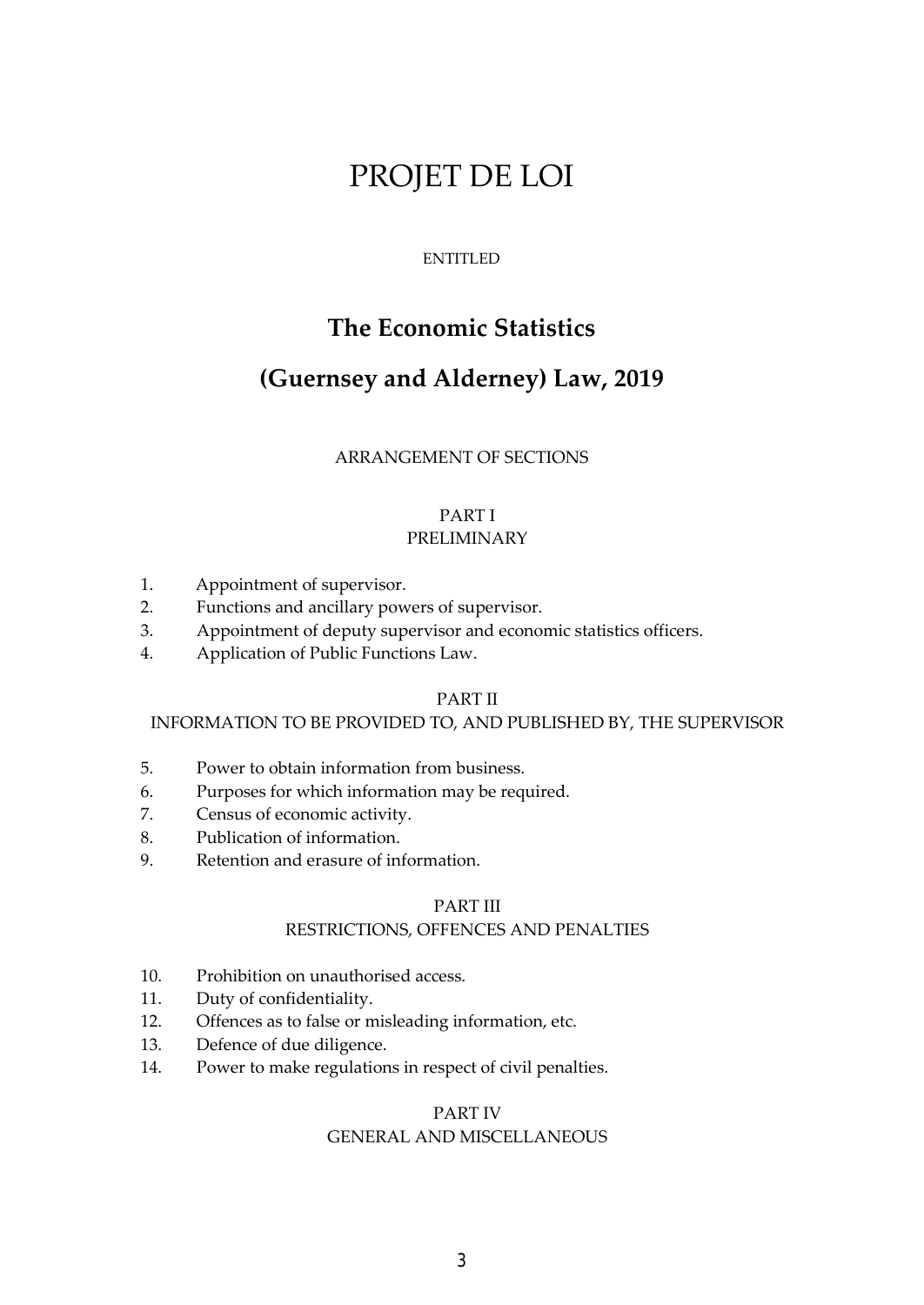- 15. Appeals.
- 16. Service of documents.
- 17. Submission, etc., of documents in electronic form to the supervisor.
- 18. Application to States and statutory bodies.
- 19. General provisions as to regulations.
- 20. Interpretation.
- 21. Amendment of Income Tax (Guernsey) Law, 1975.
- 22. Amendment of Social Insurance (Guernsey) Law, 1978.
- 23. Amendment of States' Register of Contact Details (Guernsey and Alderney) Law, 2019.
- 24. Citation.
- 25. Commencement.

Schedule: Matters about which information may be required.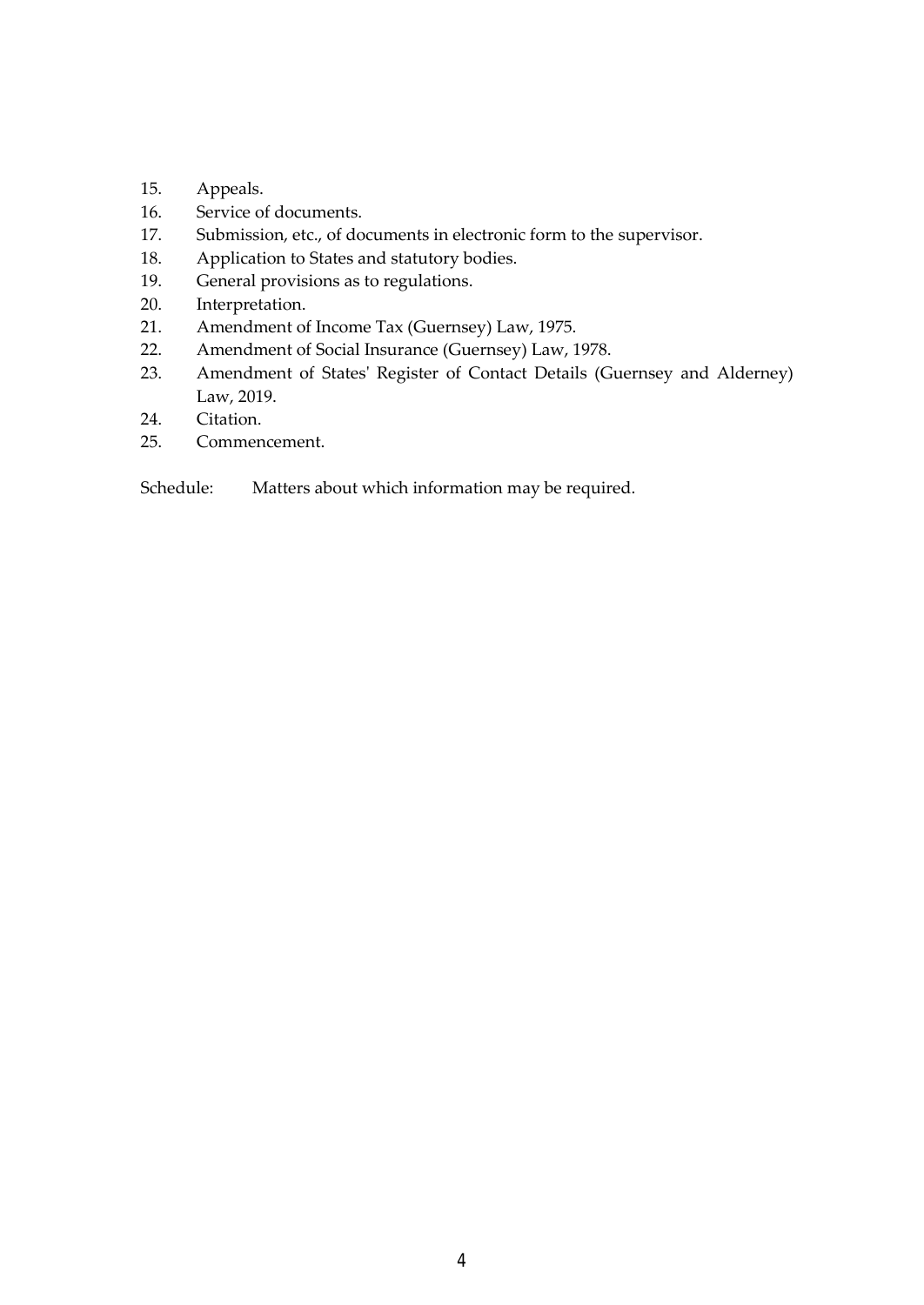# PROJET DE LOI

#### ENTITLED

# **The Economic Statistics (Guernsey and Alderney) Law, 2019**

THE STATES, in pursuance of their Resolution of the 11<sup>th</sup> November, 2015<sup>a</sup>, have approved the following provisions which, subject to the Sanction of Her Most Excellent Majesty in Council, shall have force of law in the islands of Guernsey, Alderney, Herm and Jethou.

#### PART I

#### PRELIMINARY

## **Appointment of supervisor.**

**1.** (1) The States of Guernsey Policy & Resources Committee ("**the Committee**") must in writing appoint a person, who may be an officer of the Committee, to be the economic statistics supervisor ("**the supervisor**") for the purposes of this Law; and such appointment may be periodic or for a fixed term, and is subject to such terms and conditions as the Committee may from time to time think fit.

 (2) The supervisor is responsible to the Committee for the exercise and performance of the supervisor's functions under this Law, and the Committee may give to the supervisor such guidance and directions of a strategic or general

\_\_\_\_\_\_\_\_\_\_\_\_\_\_\_\_\_\_\_\_\_\_\_\_\_\_\_\_\_\_\_\_\_\_\_\_\_\_\_\_\_\_\_\_\_\_\_\_\_\_\_\_\_\_\_\_\_\_\_\_\_\_\_\_\_\_\_\_\_

**a** Article VII of Billet d'État No. XVIII of 2015.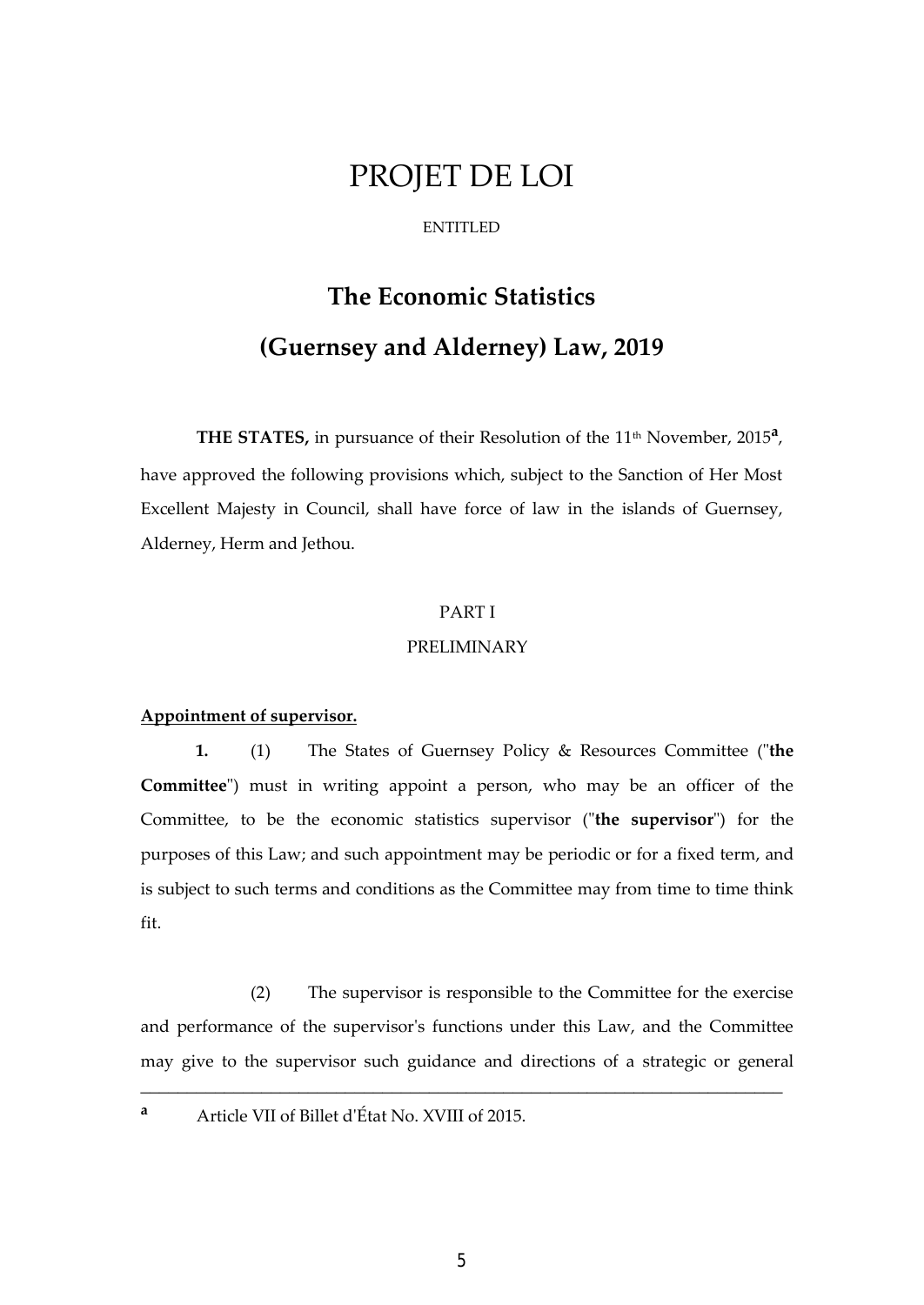character as it thinks fit with respect to the discharge of those functions, but not in relation to matters relating directly to the performance of the supervisor's functions.

(3) The supervisor shall, in the discharge of the supervisor's functions under this Law, have regard to any guidance and comply with any direction given under subsection (2).

(4) The Committee may at any time in writing revoke, or vary the terms and conditions of, an appointment made under subsection (1).

(5) Subject to the provisions of this section, the supervisor shall hold and vacate the office of supervisor in accordance with the terms and conditions of his or her appointment.

#### **Functions and ancillary powers of supervisor.**

**2.** (1) The functions of the supervisor are -

- (a) to collect, compile, analyse, abstract, calculate and publish statistical information on the economic activity and trends of business in Guernsey and Alderney, including (but not limited to) gross domestic product,
- (b) to make such arrangements and to do all such things as are necessary for the taking of a census of economic activity under section 7, and
- (c) to carry out such other functions as the Committee may from time to time specify or as may be assigned -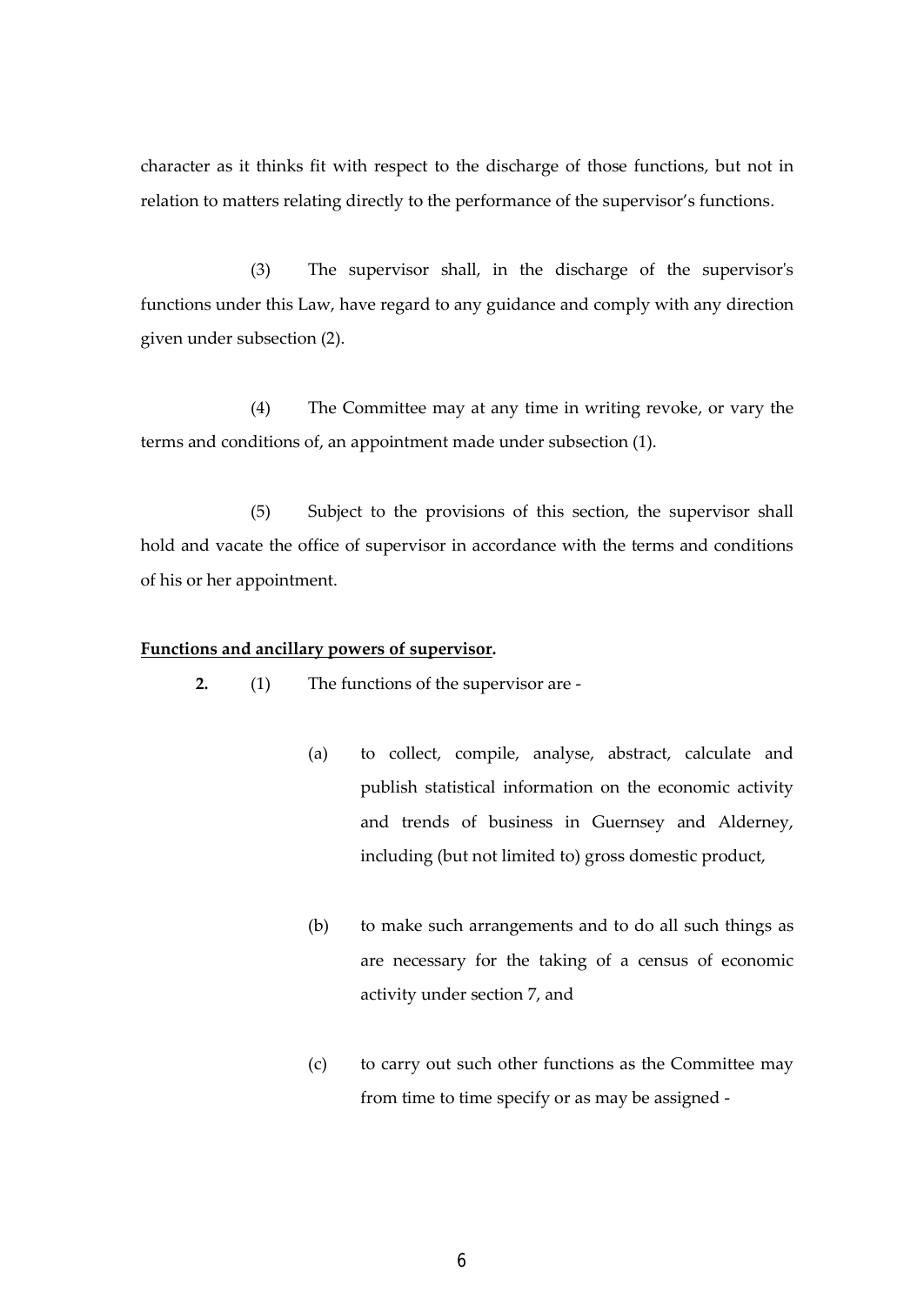- (i) by this Law or any other enactment, or
- (ii) by Resolution of the States.
- (2) For the avoidance of doubt, the supervisor may
	- (a) design and use such electronic and other processes,
	- (b) make such directions,
	- (c) issue such forms and instructions,
	- (d) request the production of and otherwise obtain such accounts and information from such persons and within such periods and at such times and intervals,
	- (e) subject to any provision to the contrary in this Law or any other enactment, publish such information, reports, guidance, recommendations and other documents,
	- (f) appoint such persons or bodies to advise the supervisor in relation to the exercise of any of the functions of the supervisor, and
	- (g) exercise such other ancillary, incidental or supplementary powers,

as the supervisor thinks fit and as may be necessary or expedient for the purposes of discharging the functions of the supervisor.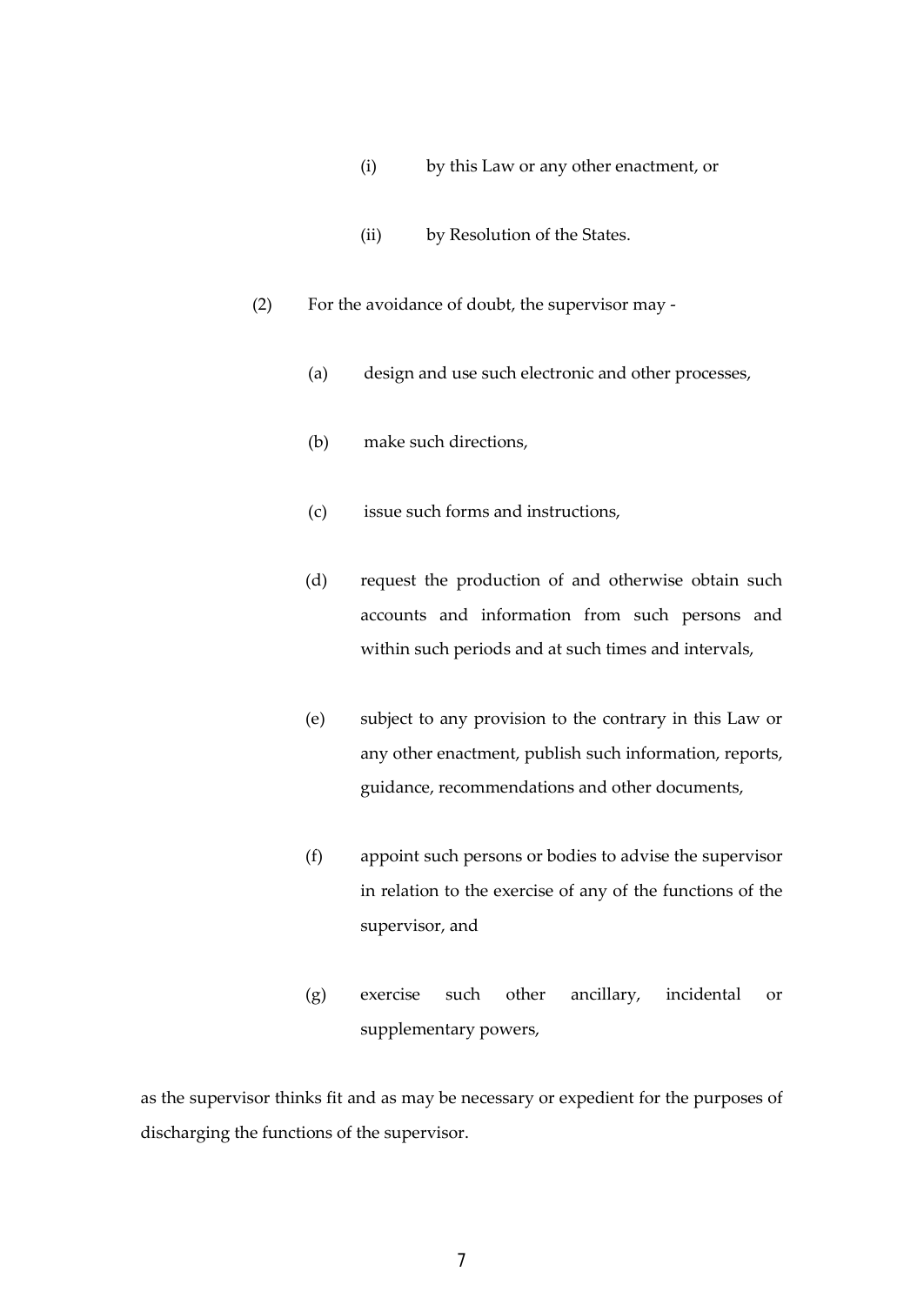#### **Appointment of deputy supervisor and economic statistics officers**.

**3.** (1) Without prejudice to any other powers of appointment or delegation, the supervisor may, subject to such terms and conditions as the supervisor thinks fit, appoint any person as deputy supervisor with authority to exercise the supervisor's functions during any period in which the supervisor is unavailable, or unable to act, or during any vacancy in that office.

 (2) A function exercised by a deputy supervisor pursuant to an appointment under this section is for all purposes exercised by the supervisor; and every decision taken or other thing done by a deputy supervisor pursuant to such an appointment has the same effect as if taken or done by the supervisor.

- (3) An appointment under this section of a deputy supervisor
	- (a) may be varied or terminated at any time by the supervisor, but without prejudice to anything done pursuant to the appointment or to the making of a new appointment,
	- (b) does not prevent the exercise of the function by the supervisor while the appointment subsists.

(4) The supervisor may, with the consent of the Committee, appoint such number of economic statistics officers, on such terms and conditions (whether as to remuneration, expenses or otherwise), as may appear to the supervisor to be necessary to assist in the discharge of the functions of the supervisor.

## **Application of Public Functions Law.**

**4.** For the purposes of the Public Functions (Transfer and Performance)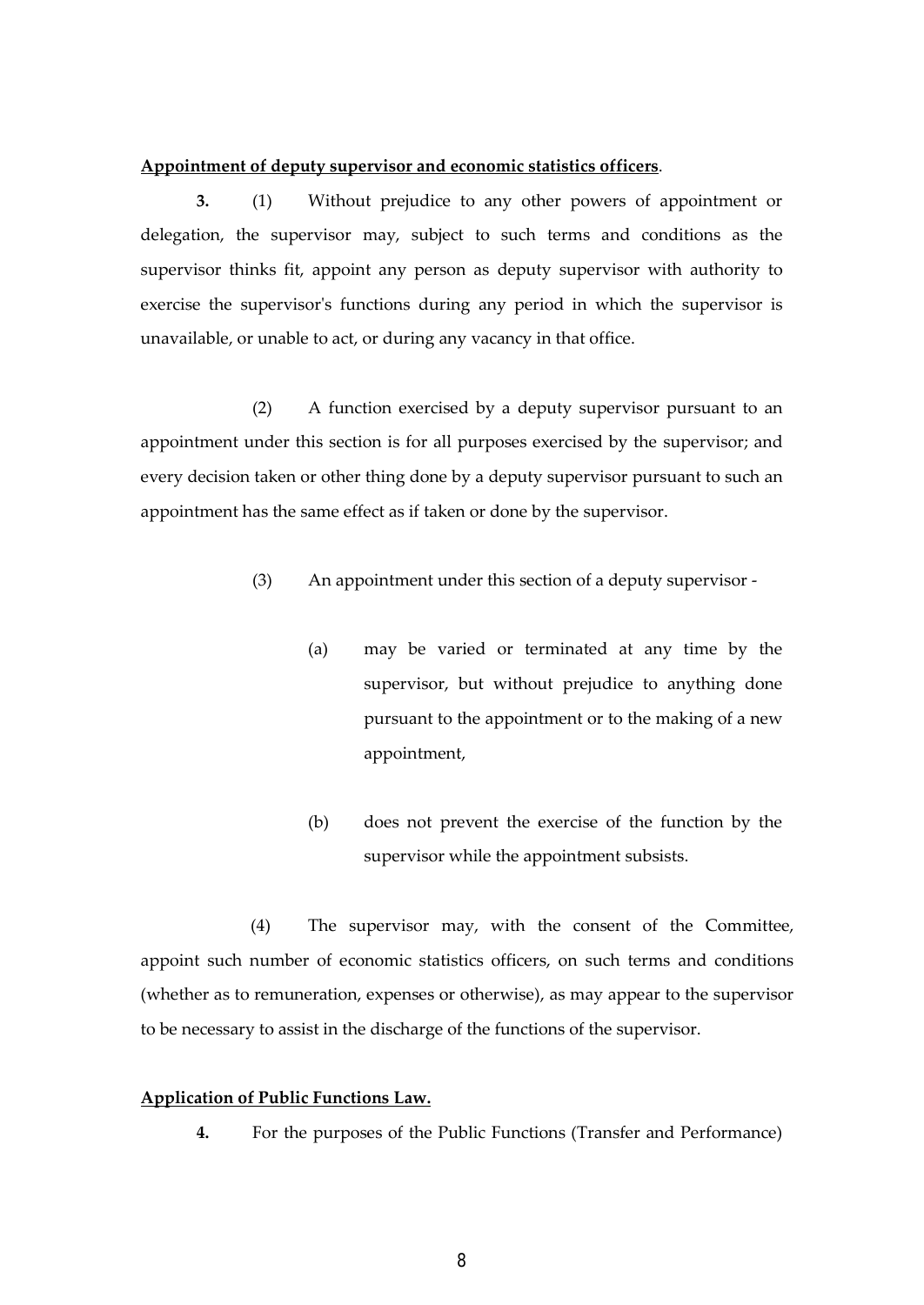(Bailiwick of Guernsey) Law, 1991**<sup>b</sup>** -

- (a) the office of the supervisor is a public office, and
- (b) the supervisor is an office-holder.

# PART II

# INFORMATION TO BE PROVIDED TO, AND PUBLISHED BY, THE SUPERVISOR

# **Power to obtain information from business.**

**5.** (1) Subject to section 6, the supervisor may, by notice in writing served on any person carrying on an undertaking in Guernsey or Alderney, require that person to provide information in respect of the undertaking about any of the matters set out in the Schedule.

(2) A notice requiring information under subsection (1) must specify –

- (a) the information or class or description of information to be provided,
- (b) the form and manner in which the information must be provided,
- (c) the means by which the information must be provided,
- **b** Order in Council No. XXI of 1991.

\_\_\_\_\_\_\_\_\_\_\_\_\_\_\_\_\_\_\_\_\_\_\_\_\_\_\_\_\_\_\_\_\_\_\_\_\_\_\_\_\_\_\_\_\_\_\_\_\_\_\_\_\_\_\_\_\_\_\_\_\_\_\_\_\_\_\_\_\_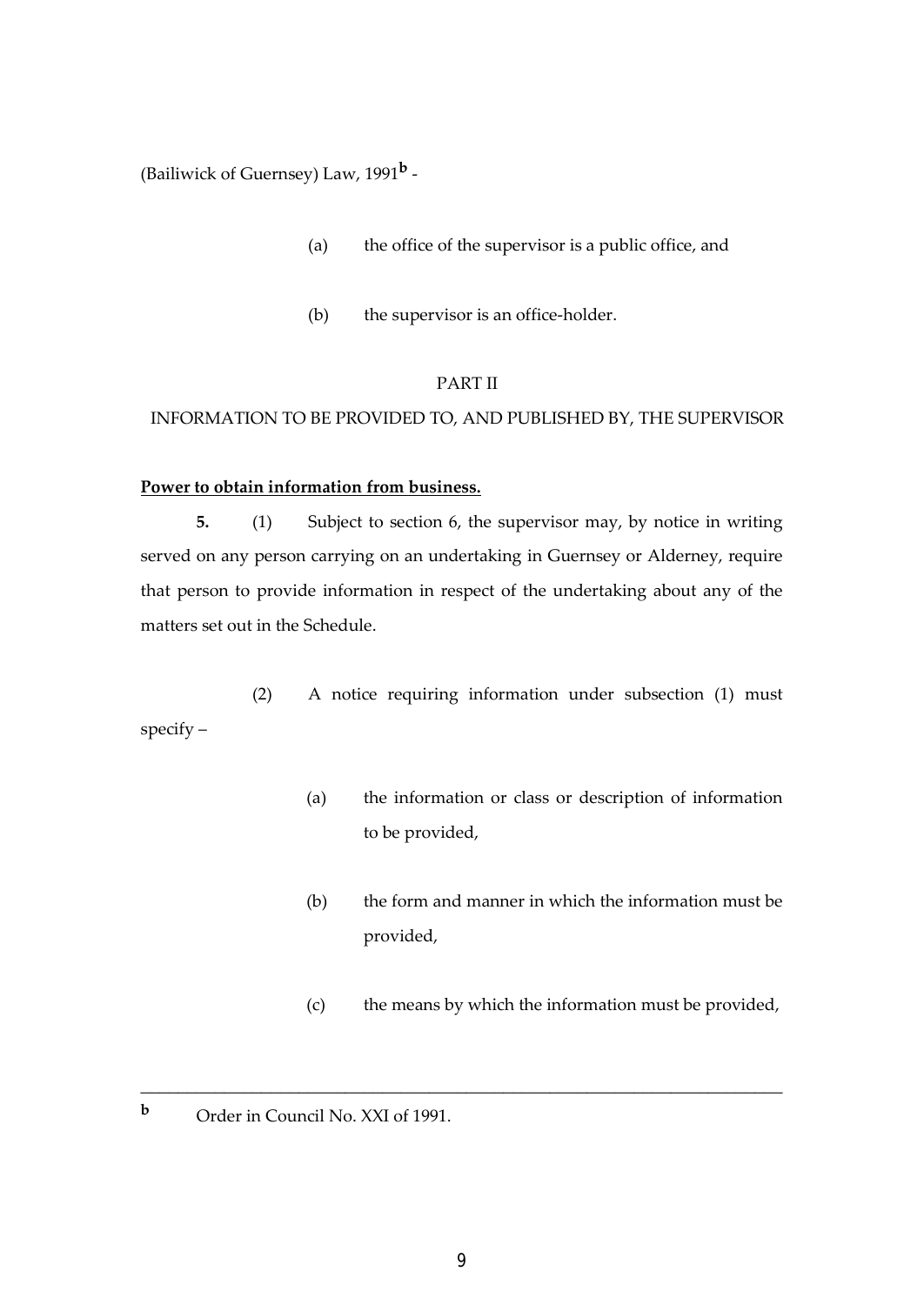- (d) the time within which the information must be provided,
- (e) the periods to which the information must relate, and
- (f) the right to appeal against the notice under section 15.

 (3) The Committee may, after consultation with the States of Alderney Policy and Finance Committee, by regulations amend the Schedule for the purpose of amending or removing any of the matters listed here, or adding one or more matters to the list.

# **Purposes for which information may be required.**

**6.** The supervisor may only require information to be provided under section 5 if the supervisor is satisfied that the information is necessary for any of the following purposes -

- (a) in order to calculate economic activity and trends of business in Guernsey and Alderney, including (but not limited to) gross domestic product,
- (b) the provision of statistics on economic activity and such trends, including (but not limited to) gross domestic product, and
- (c) the taking of a census of economic activity under section 7.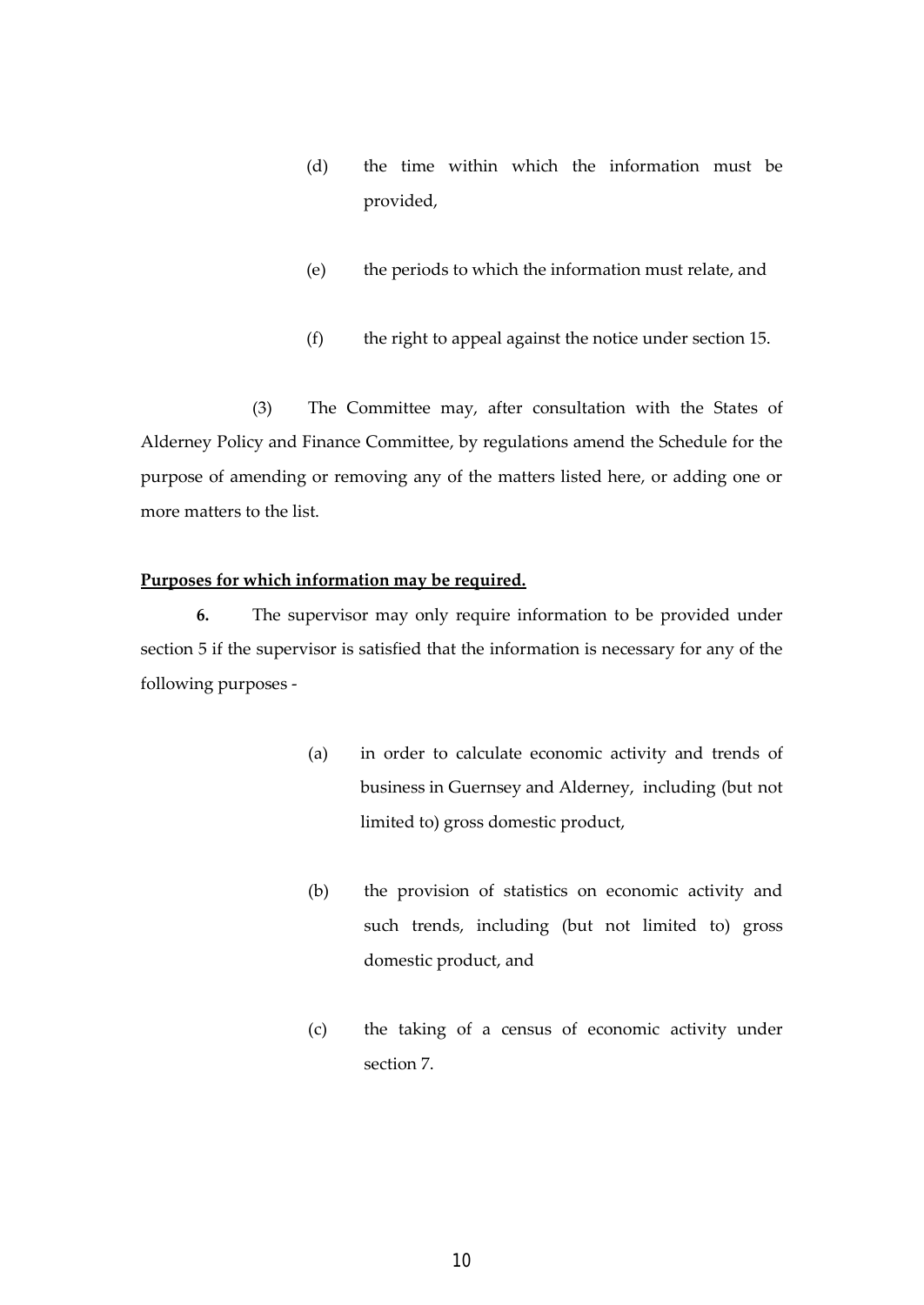#### **Census of economic activity.**

**7.** (1) The supervisor shall arrange for a census of economic activity in Guernsey and Alderney (**"an Economic Census")** to be taken each year, unless the States of Deliberation (or, in respect of Alderney, the States of Alderney) resolves otherwise in respect of any particular year or generally.

(2) The Committee may by regulation, after consultation with the States of Alderney Policy and Finance Committee, make such further provision in relation to the taking of an Economic Census, and (subject to section 8(1)(a) and (2)) the publication of information provided pursuant to the taking of such a census, as it thinks fit.

(3) Without prejudice to the generality of the foregoing, regulations under subsection (2) may make provision –

- (a) subject to section 5, in respect of the information that a person may be required to provide pursuant to the taking of such a census, and
- (b) subject to section 9, in respect of the retention and erasure of such information.

# **Publication of information.**

**8.** (1) Subject to the provisions of subsection (2) and section 11, the supervisor -

> (a) must publish information provided pursuant to the taking of an Economic Census within three months of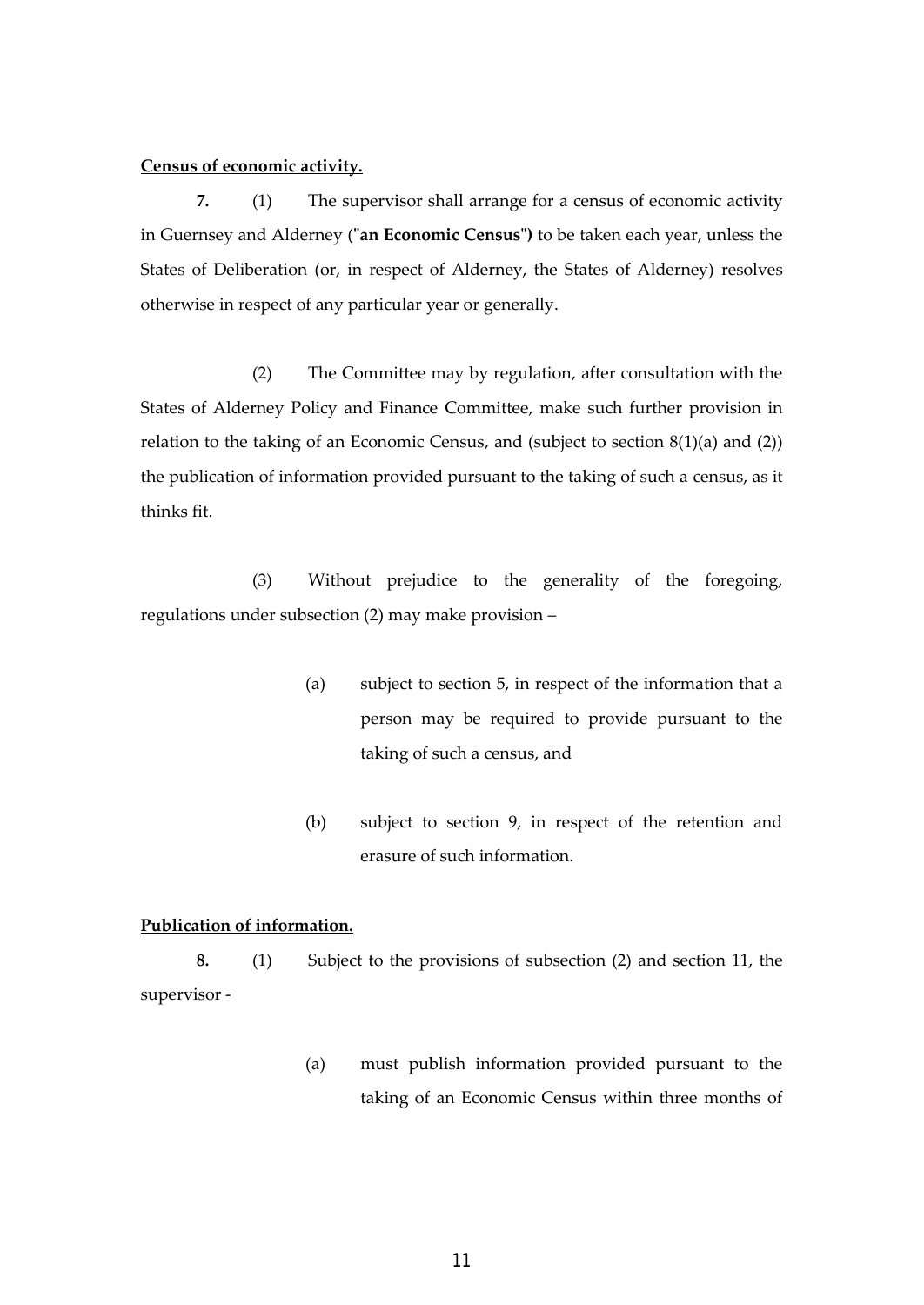the census having been taken or such other period as the Committee may direct, and

(b) may publish other information obtained under this Law in such form and manner and at such time as the supervisor thinks fit.

(2) The supervisor may not publish information which the supervisor has reasonable grounds to believe may be commercially sensitive, without the consent in writing of the person whose commercial interests would or might be prejudiced by the publication.

#### **Retention and erasure of information.**

 **9.** The supervisor must maintain information obtained under this Law for a period of six years from the time the information is provided ("**the relevant period**"), and at the expiry of the relevant period the supervisor must, unless the Committee directs otherwise in any particular case or class or description of cases, and subject to the provisions of any enactment, rule of law or order of the court to the contrary, erase the information (including, for the avoidance of doubt, all copies thereof in whatever form).

#### PART III

# RESTRICTIONS, OFFENCES AND PENALTIES

# **Prohibition on unauthorised access.**

**10.** (1) Neither the supervisor nor an economic statistics officer may cause or permit any other person to access, view or use information obtained under this Law except –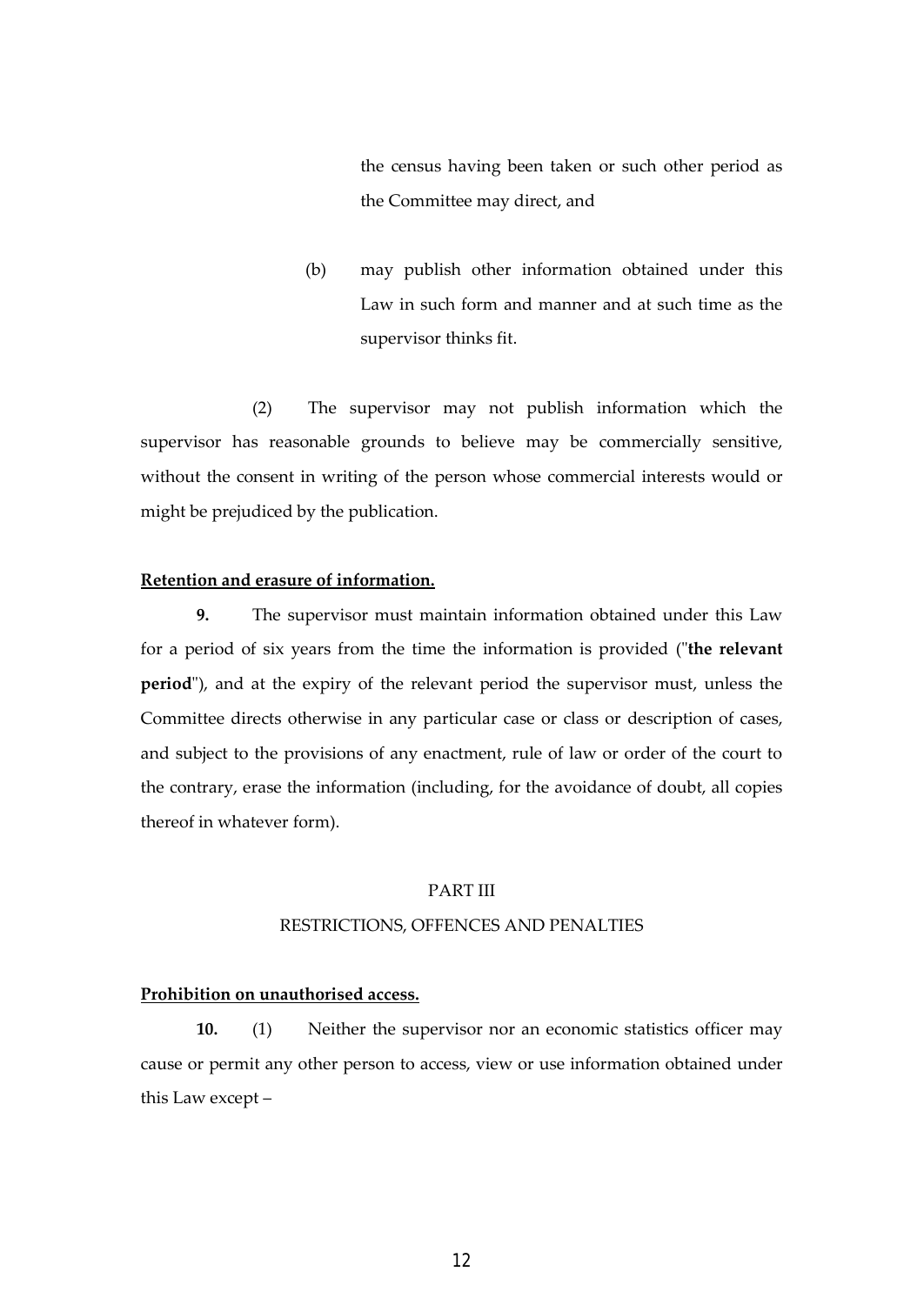- (a) where necessary to assist the supervisor or an economic statistics officer to carry out the supervisor's functions, or
- (b) where required or authorised to do so by
	- (i) any other enactment, or
	- (ii) a court order,

and where disclosure of such information is made to another person under this section, the restriction in this section applies to that person as it does to the supervisor and an economic statistics officer.

(2) A person who contravenes subsection (1) is guilty of an offence and liable on summary conviction to a fine not exceeding twice level 5 on the uniform scale.

#### **Duty of confidentiality.**

 **11.** (1) This section applies where, in the exercise or performance of their respective functions, the supervisor or an economic statistics officer acquires any information in relation to which a person ("**the identifiable person**") is identified or identifiable.

(2) Except as authorised by subsection (3), the supervisor or officer (as the case may be) must not disclose that information to any other person.

 (3) The supervisor or officer (as the case may be) may disclose to another person the information mentioned in subsection (1) where—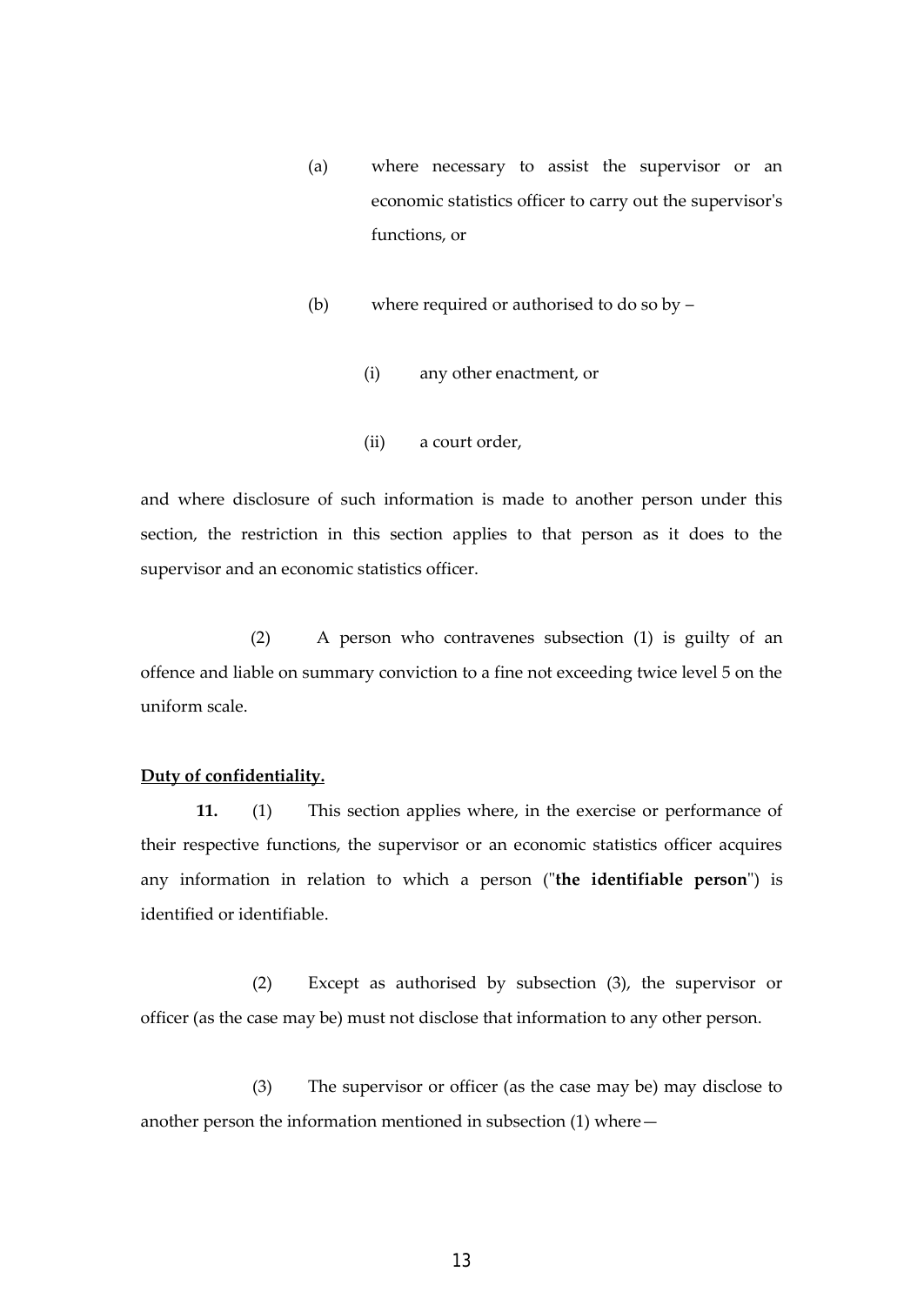- (a) the identifiable person has given the supervisor or officer explicit consent to the disclosure,
- (b) at the time of disclosure, the information is or has already been made public (other than through an act or omission of the supervisor or officer concerned),
- (c) the information is disclosed in the form of a summary or collection so framed as not to enable information relating to any identifiable person to be ascertained from it,
- (d) the disclosure is necessary for the purposes of any legal proceedings, or
- (e) the disclosure is necessary for the purposes of complying with any enactment or court order.

(4) The duty in subsection (2) survives the expiry or termination of the office or employment of the supervisor or officer concerned.

(5) A person who contravenes subsection (2) is guilty of an offence and liable on summary conviction to a fine not exceeding twice level 5 on the uniform scale.

# **Offences as to false or misleading information, etc.**

**12.** (1) If a person ("A") -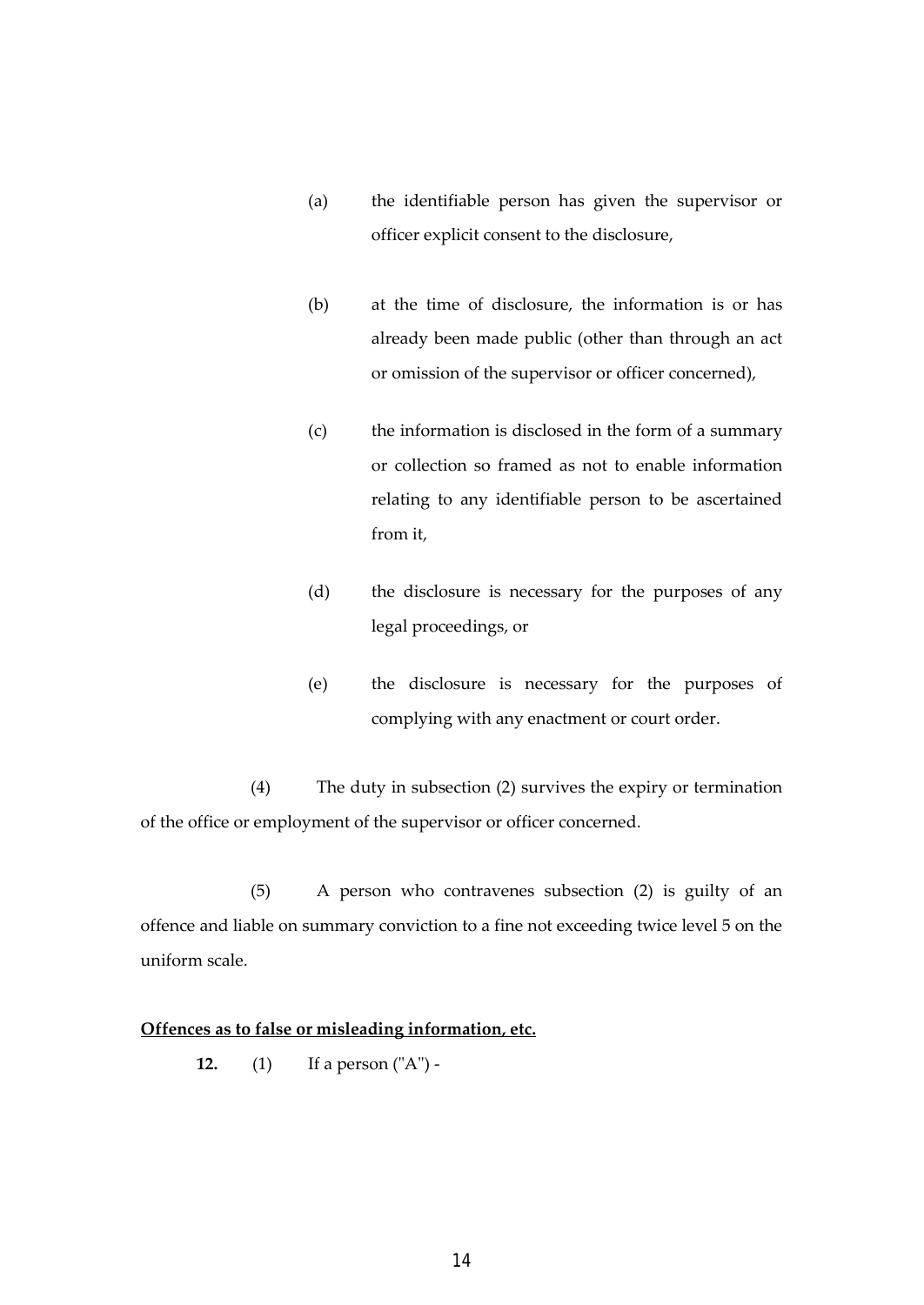- (a) in purported compliance with a requirement imposed under this Law, or
- (b) otherwise than as mentioned in paragraph (a) but in circumstances in which A intends, or could reasonably be expected to know, that the statement or information provided by A would or might be used by the supervisor for the purpose of exercising the functions of supervisor,

does any of the following -

- (i) makes a statement which A knows or has reasonable cause to believe to be false, deceptive or misleading in a material particular,
- (ii) dishonestly or otherwise, recklessly makes a statement which is false, deceptive or misleading in a material particular,
- (iii) produces or furnishes or causes or permits to be produced or furnished any information or document which A knows or has reasonable cause to believe to be false, deceptive or misleading in a material particular, or
- (iv) dishonestly or otherwise, recklessly produces or furnishes or recklessly causes or permits to be produced or furnished any information or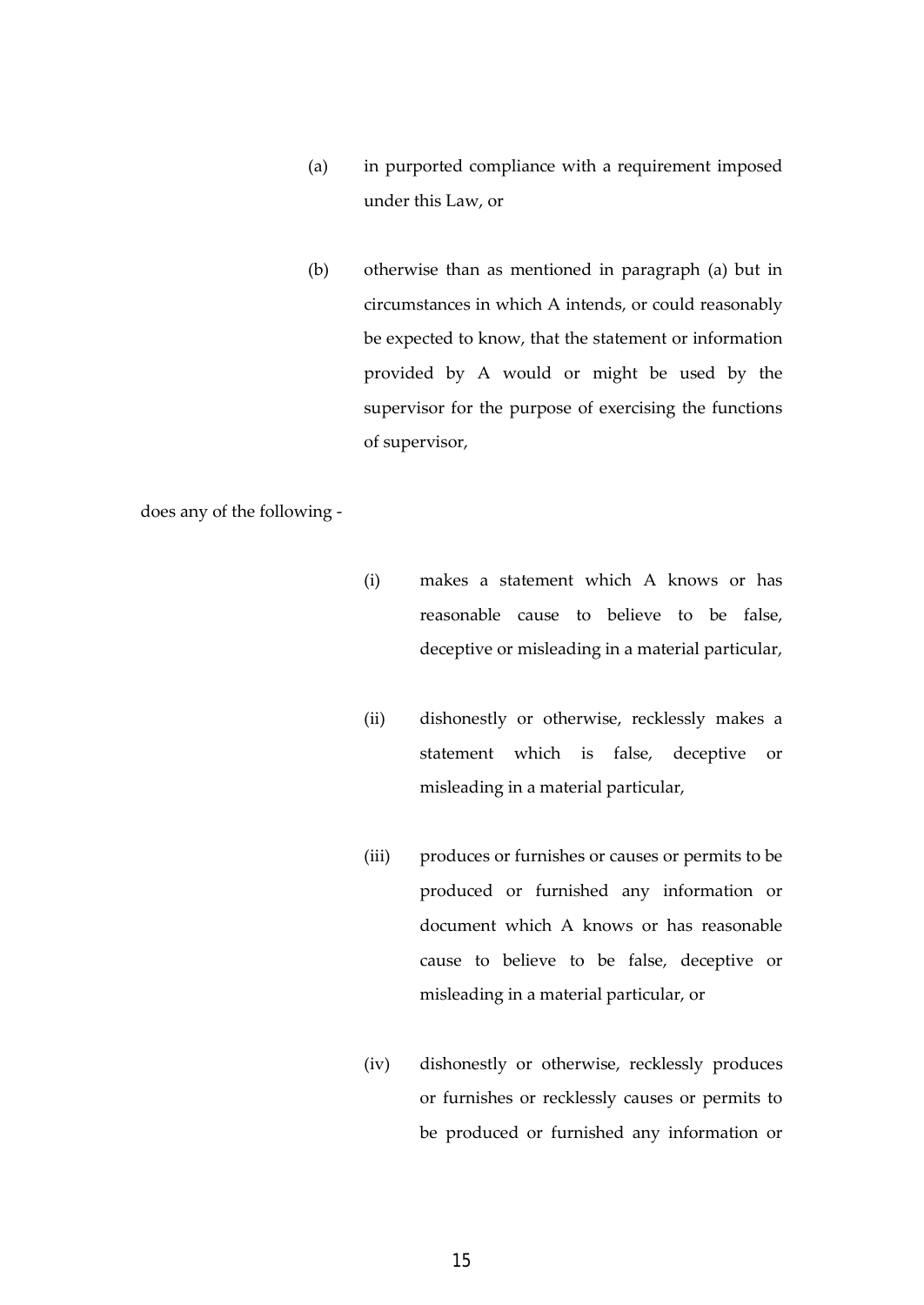document which is false, deceptive or misleading in a material particular,

A is guilty of an offence.

- (2) A person guilty of an offence under subsection (1) is liable
	- (a) on conviction on indictment, to imprisonment for a term not exceeding two years, or to a fine, or to both,
	- (b) on summary conviction, to imprisonment for a term not exceeding three months, or to a fine not exceeding level twice 5 on the uniform scale, or to both.

#### **Defence of due diligence.**

 **13.** In any proceedings for an offence under section 10(2) or 11(5), it is a defence for the accused to prove that he or she took all reasonable precautions and exercised all due diligence to avoid the commission of such an offence by the accused and by any person under his or her control.

#### **Power to make regulations in respect of civil penalties.**

**14.** (1) The Committee may, after consultation with the States of Alderney Policy and Finance Committee and subject to section 18(2), by regulations make such provision as it thinks fit in respect of the charging of civil penalties for contraventions of this Law (other than contraventions of sections 10(1), 11(2) and 12), including (without limitation) civil penalties for failure to comply with a notice served under section 5(1).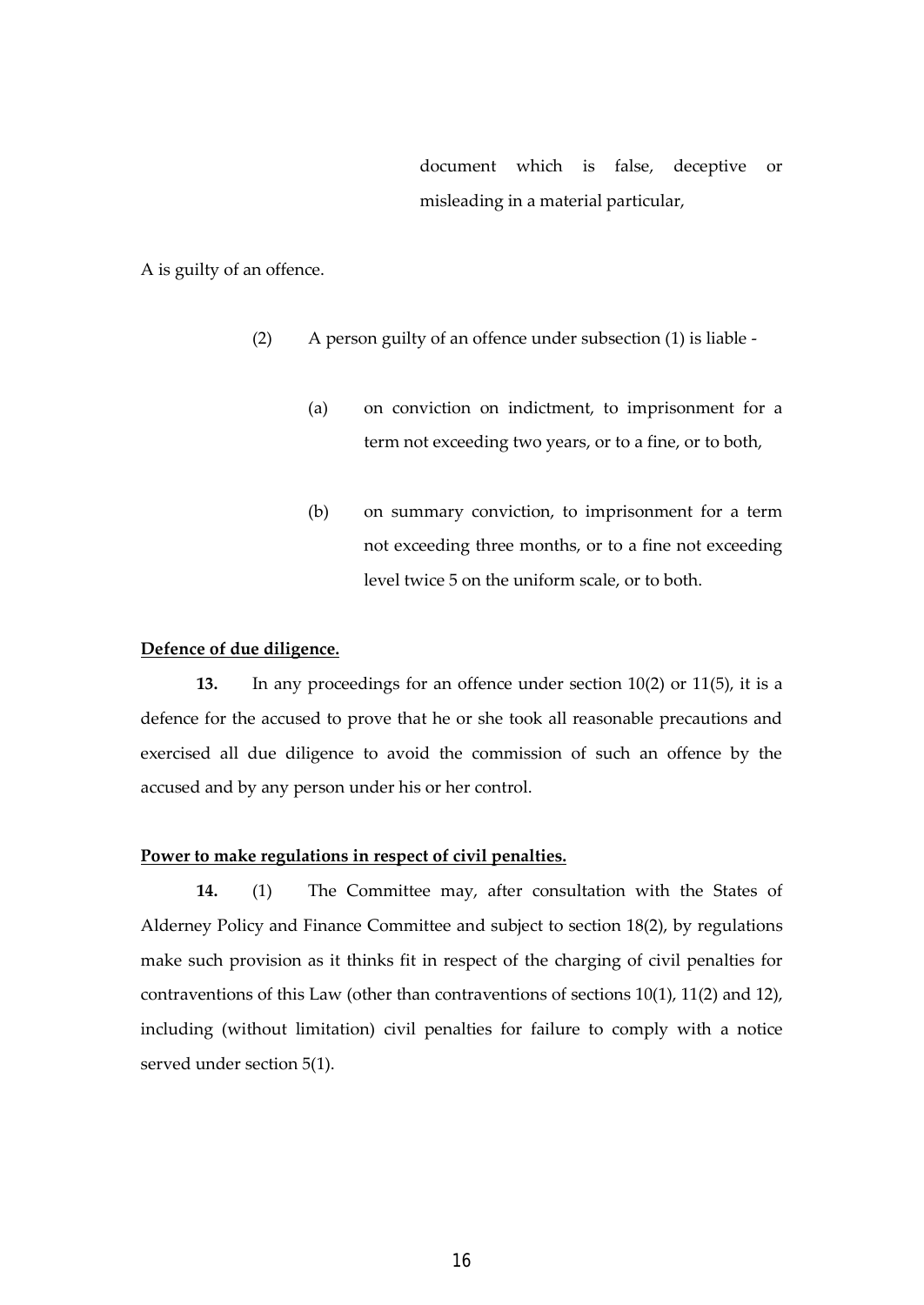(2) Without prejudice to the generality of the foregoing, and subject to subsection (3), regulations under this section may –

- (a) prescribe the amount of the civil penalty payable in the circumstances described in subsection (1),
- (b) provide for the payment and collection of penalties and for their recovery as a civil debt, and
- (c) provide for the imposition and amount of additional daily penalties for a continuing contravention of this Law.
- (3) Regulations made under this section must
	- (a) provide for the making of representations, and their consideration by the Committee, before a civil penalty may be imposed, and
	- (b) specify a maximum amount of a civil penalty (which must not exceed £1,000), and a maximum daily penalty (which must not exceed £50), which may be imposed.

 (4) The States may by Ordinance, after consultation with the States of Alderney Policy and Finance Committee, amend the amounts set out in subsection (3)(b).

 (5) A person is not liable to a civil penalty if a prosecution in respect of the matter has been commenced.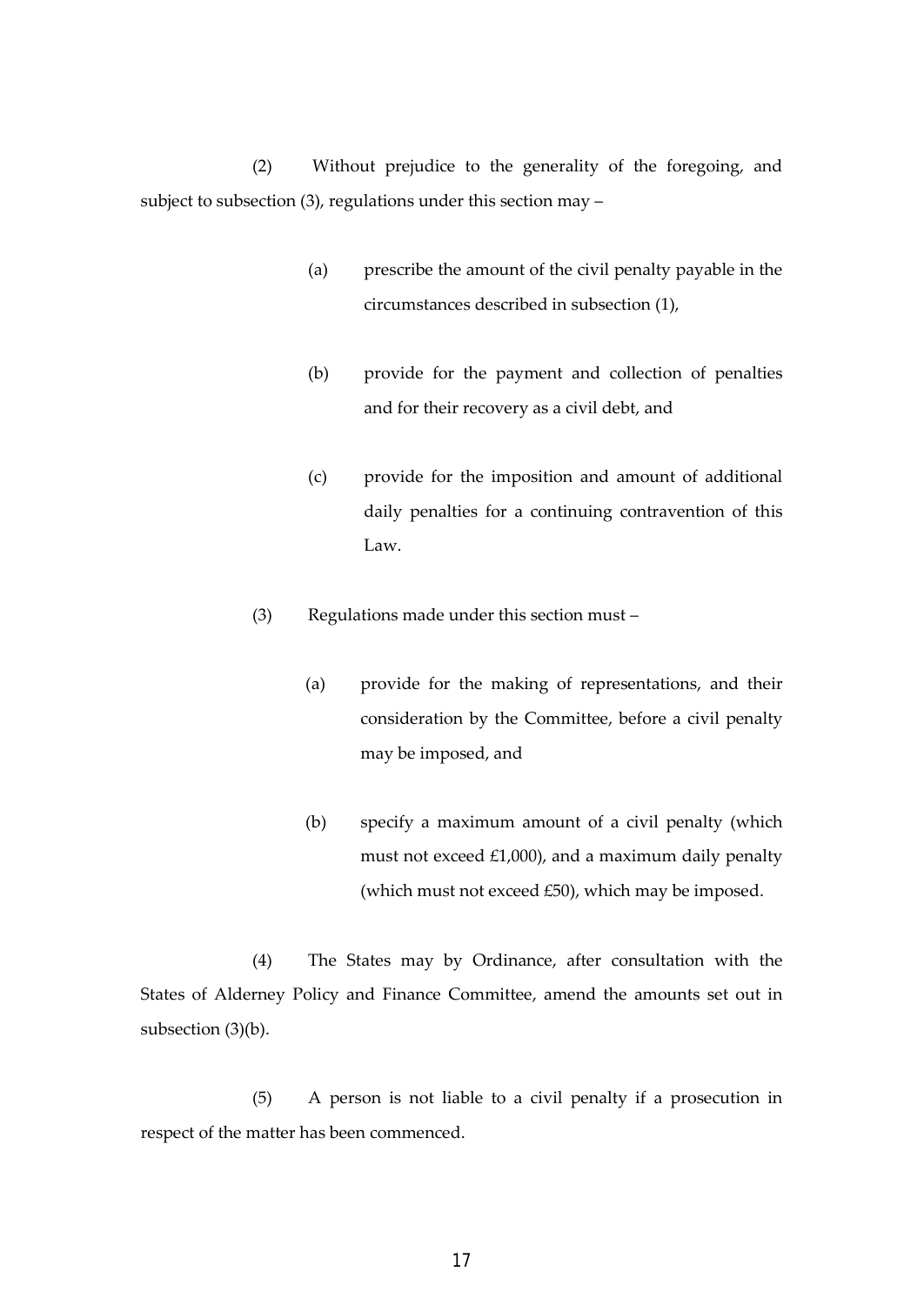(6) If the prosecution commences after the civil penalty has been paid, the Committee shall repay the civil penalty to the person.

#### PART IV

#### GENERAL AND MISCELLANEOUS

# **Appeals.**

**15.** (1) A person who is aggrieved by any decision of the supervisor under this Law (including a decision to serve a notice requiring information under section 5(1), or to impose a civil penalty under regulations made under section 14) may appeal to the Court against the decision.

- (2) The grounds of an appeal under this section are that
	- (a) the decision was ultra vires or there was some other error of law,
	- (b) the decision was unreasonable,
	- (c) the decision was made in bad faith,
	- (d) there was a lack of proportionality, or
	- (e) there was a material error as to the facts or as to the procedure.
- (3) An appeal under this section shall be instituted –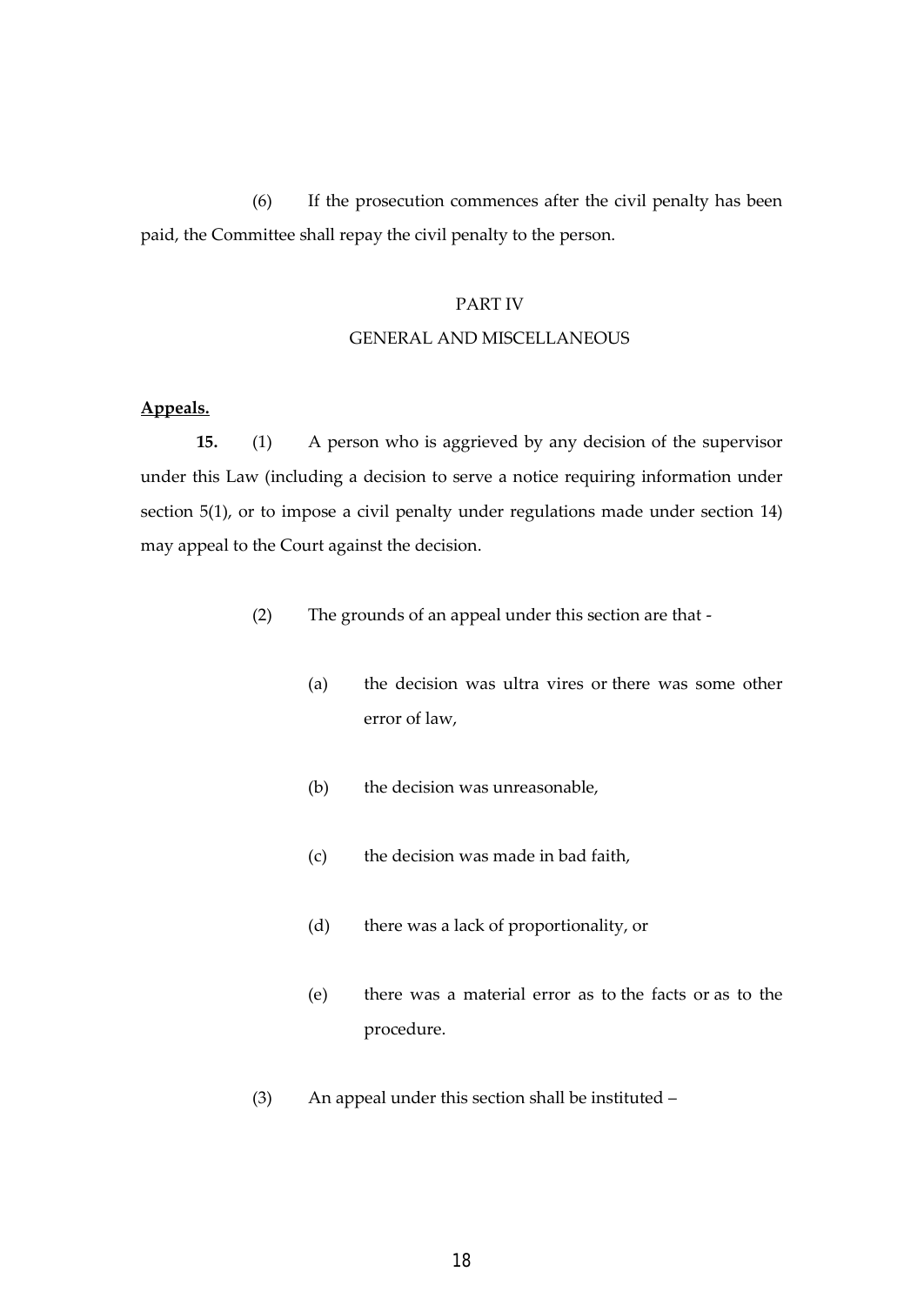- (a) within a period of 28 days immediately following the date of the notice of the supervisor's decision, and
- (b) by summons served on the supervisor stating the grounds and material facts on which the appellant relies.
- (4) On an appeal under this section the Court may
	- (a) set the decision of the supervisor aside and, if the Court considers it appropriate to do so, remit the matter to the supervisor with such directions as the Court thinks fit, or
	- (b) confirm the decision, in whole or in part.

(5) Subject to any direction given by the Court, the appellant shall, when serving a summons on the supervisor under subsection (3), give notice of the appeal –

- (a) to the Committee, and
- (b) where the appeal is instituted in respect of a notice requiring information under section 5(1) served on a person who is not the appellant, to that person.

(6) An appeal from a decision of the Court under this section lies to the Court of Appeal on a question of law.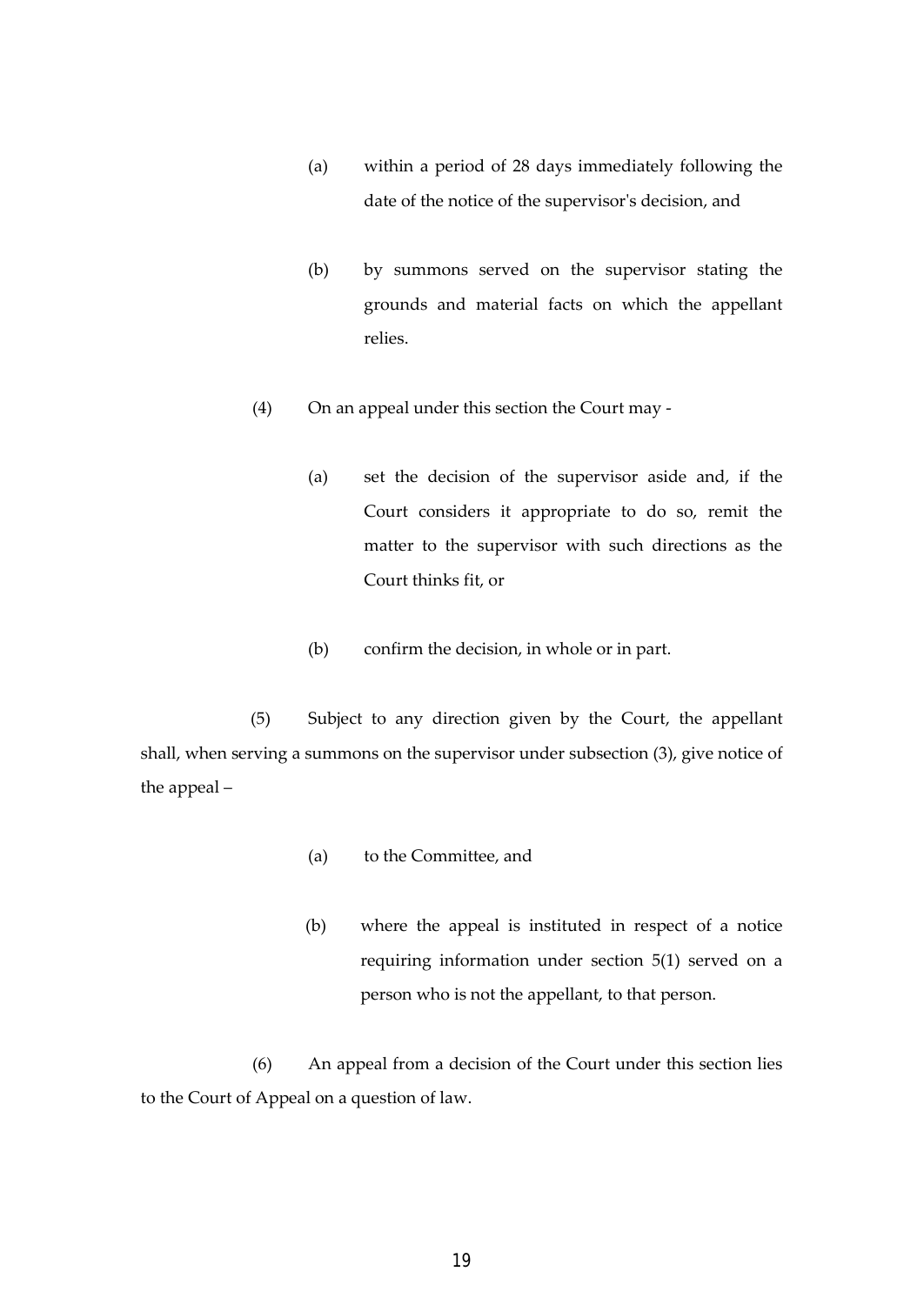#### **Service of documents.**

**16.** (1) A notice or document other than a summons to be served under this Law may be served on –

- (a) an individual, by being delivered to that person, or by being left at, or sent by post to, that person's usual or last known place of abode, or by being transmitted to that person's relevant electronic address,
- (b) a legal person with a registered office in Guernsey or Alderney, by being left at, or sent by post to, that registered office, or by being transmitted to its relevant electronic address,
- (c) a legal person without a registered office in Guernsey or Alderney, by being left at, or sent by post to, its principal or last known principal place of business in Guernsey or Alderney or, if there is no such place, its registered office or principal or last known principal place of business elsewhere, or by being transmitted to its relevant electronic address,
- (d) an unincorporated body, by being served on any partner (not being a limited partner in a limited partnership), member of the committee or other similar governing body, manager, or officer thereof in accordance with paragraph (a), or by being left at, or sent by post to, the body's principal or last known principal place of business in Guernsey or Alderney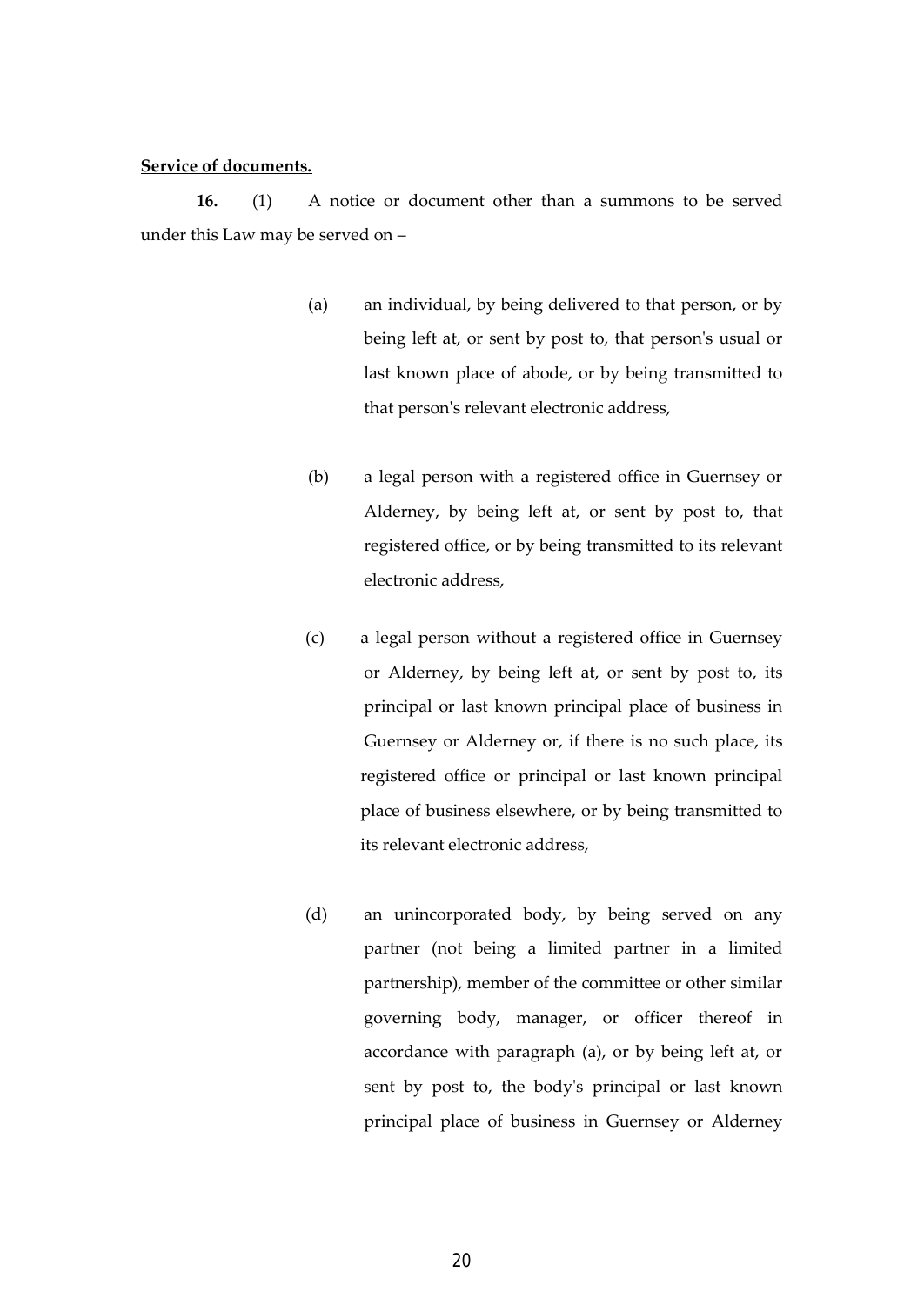or, if there is no such place, its principal or last known principal place of business elsewhere, or by being transmitted to its relevant electronic address,

- (e) a committee of the States of Guernsey or States of Alderney, by being left at, or sent by post to, the committee's principal offices, or by being transmitted to its electronic address,
- (f) subject to section 17, the supervisor, by being left at, or sent by post to, the supervisor's or the Committee's principal offices or by being transmitted to the supervisor's or the Committee's electronic address.

(2) If service of a notice or document cannot, after reasonable enquiry, be effected in accordance with subsection (1), the notice or document may be served –

- (a) by being published by the Committee in such manner and for such period as it thinks fit, or
- (b) by being published in La Gazette Officielle (or, where service is required to be effected in Alderney, in the Alderney Official Gazette) on two occasions falling on successive weeks.

(3) Subsections (1) and (2) are without prejudice to any other lawful method of service.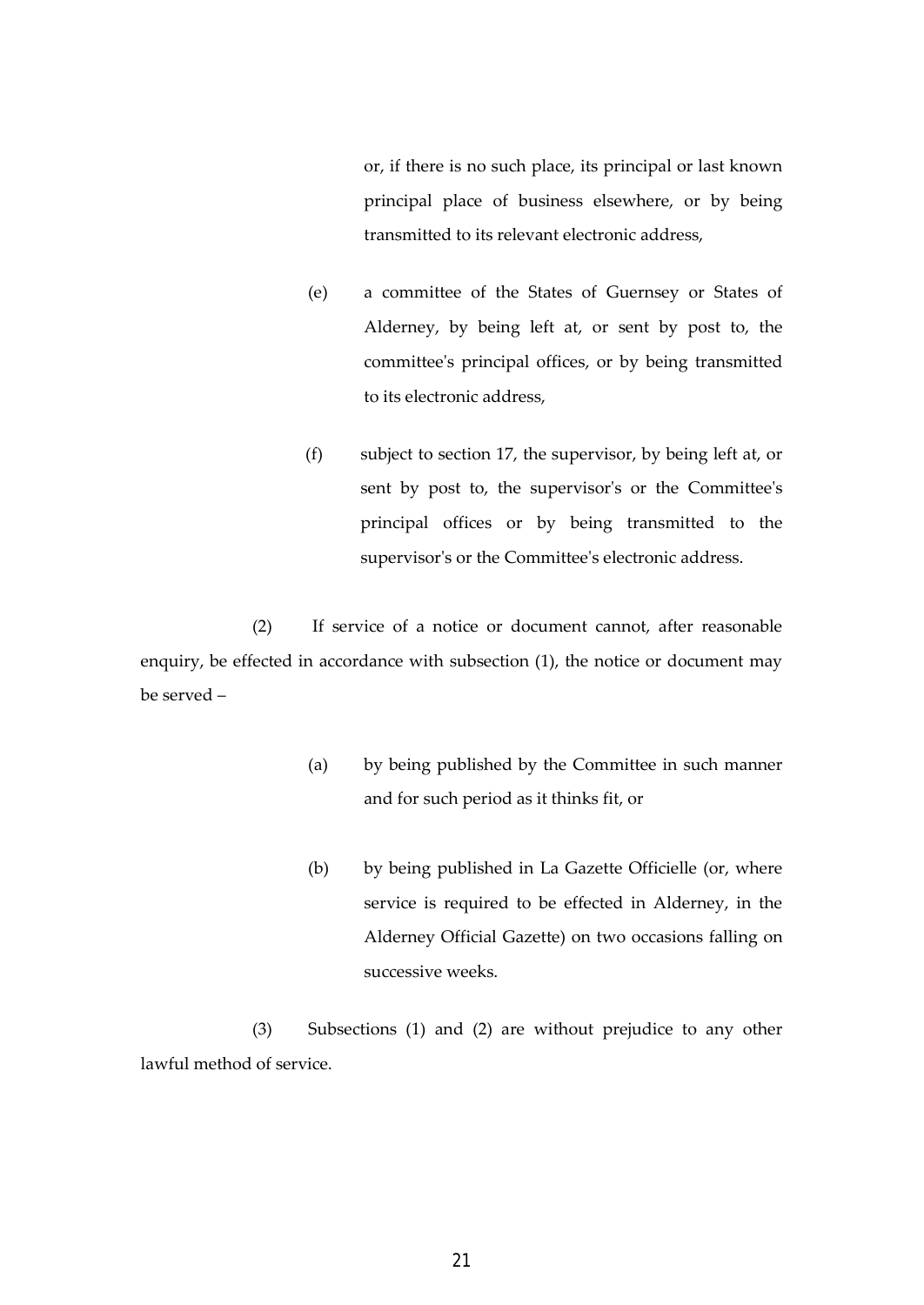(4) A document or notice sent by post is, unless the contrary is shown, deemed for the purposes of this Law to have been received –

- (a) in the case of a document sent to an address in the United Kingdom, the Channel Islands or the Isle of Man, on the third day after the day of posting,
- (b) in the case of a document sent elsewhere, on the seventh day after the day of posting,

excluding in each case any non-business day.

(5) Service of a document sent by post shall be proved by showing the date of posting, the address thereon and the fact of prepayment.

(6) Notwithstanding this section and any other rule of law in relation to the service of documents, no document to be served on the supervisor or on the Committee under this Law shall be deemed to have been served until it is received.

 (7) A document shall be deemed for the purposes of this Law to have been -

- (a) addressed to the person concerned, and
- (b) delivered to any person, or left at or transmitted to a place or address,

if the person effecting service certifies that it was addressed, and delivered, left or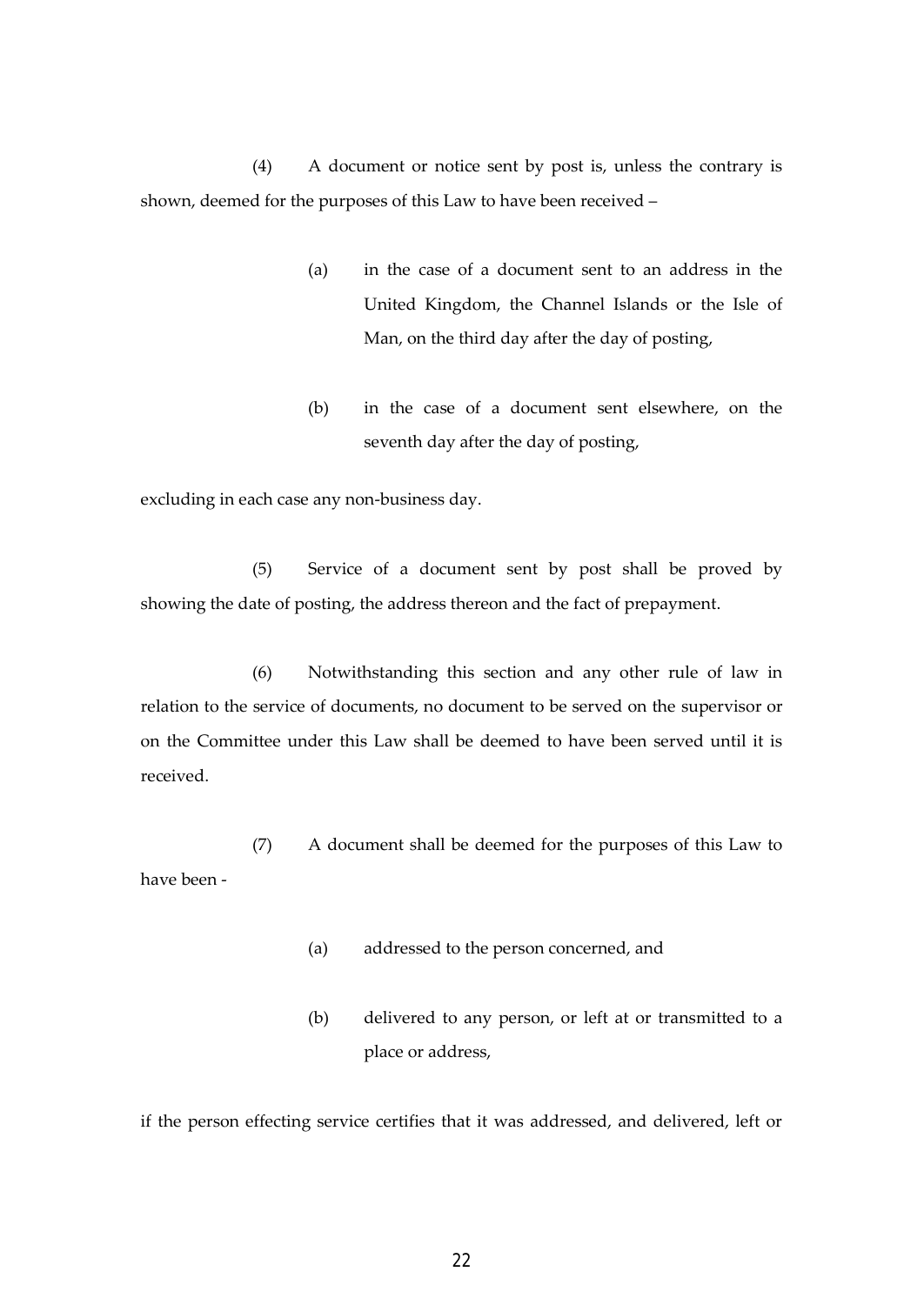transmitted (as the case may be), in accordance with the provisions of this section, and the document shall, unless the contrary is shown, be deemed for those purposes to have been received when it was delivered, left or transmitted (as the case may be).

#### **Submission, etc., of documents in electronic form to the supervisor.**

**17.** (1) A document required or permitted to be served on the supervisor under this Law shall (except to the extent that the supervisor requires or permits otherwise in any particular case or class of case) be in such electronic form and served by such electronic means, and to such electronic address, as the supervisor may require or, as the case may be, permit, whether in any particular case or class of cases or generally.

 (2) Accordingly, where under this Law, any document is required to be in such form, or to be served by such means, or anything is required to be done in such form or manner, as the supervisor may require, the supervisor may, without limitation, require the document to be or, as the case may be, to be served, or the thing to be done, in such electronic form and by such electronic means as the supervisor may require, whether in any particular case or class of cases or generally.

- (3) This section is without prejudice to
	- (a) section  $16(6)$ ,
- (b) the Electronic Transactions (Guernsey) Law, 2000**<sup>c</sup>** , and

\_\_\_\_\_\_\_\_\_\_\_\_\_\_\_\_\_\_\_\_\_\_\_\_\_\_\_\_\_\_\_\_\_\_\_\_\_\_\_\_\_\_\_\_\_\_\_\_\_\_\_\_\_\_\_\_\_\_\_\_\_\_\_\_\_\_\_\_\_

**c** Ordres en Conseil Vol. XL, p.263; as amended by Ordinance No. XXXIII of 2003; and No. XIV of 2014.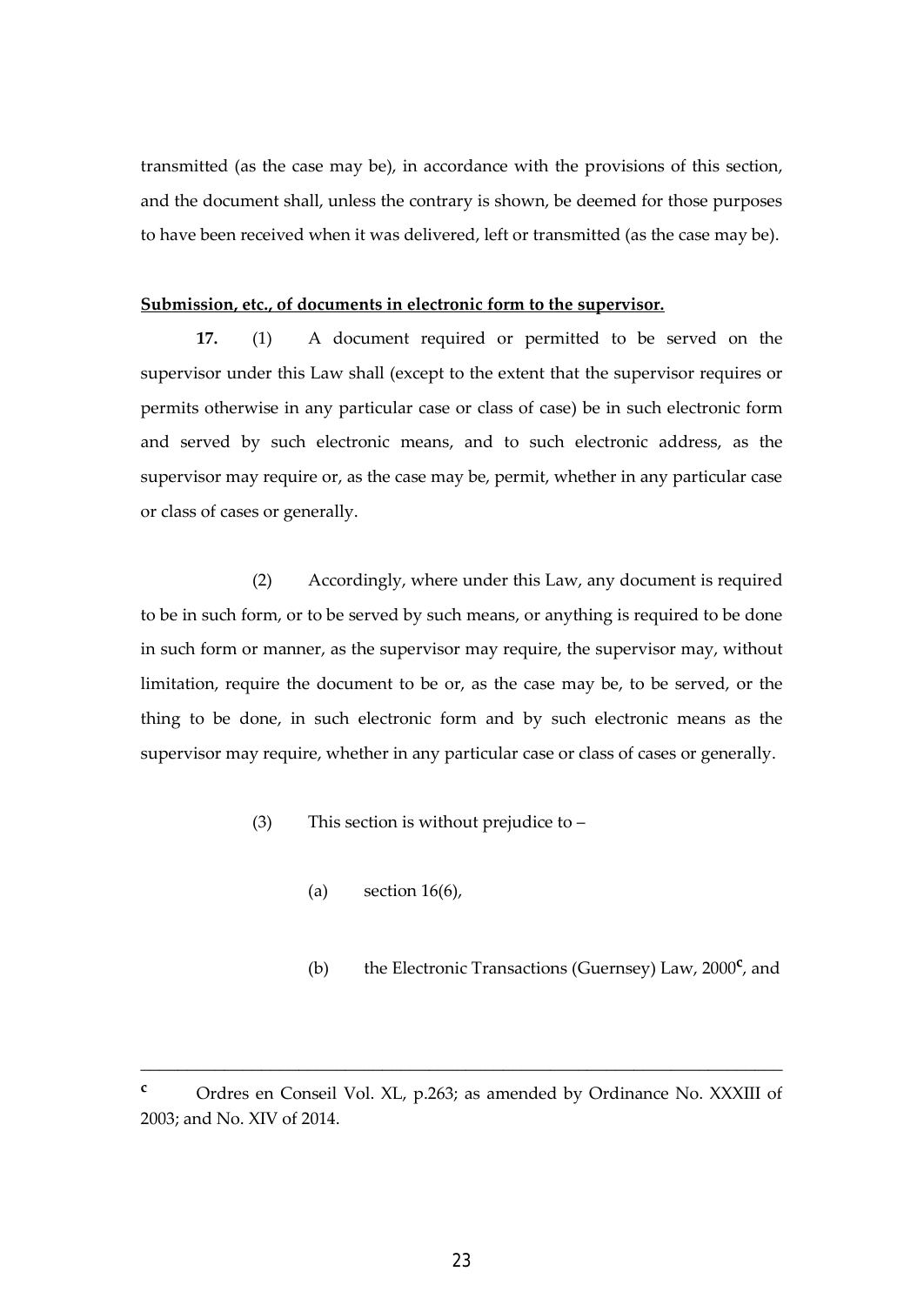(c) the Electronic Transactions (Alderney) Law, 2000**<sup>d</sup>** .

#### **Application to States and statutory bodies.**

**18**. (1) For the avoidance of doubt, information may be required by the supervisor to be provided pursuant to a notice served under section 5 from –

- (a) the States of Guernsey and its committees,
- (b) the States of Alderney and its committees, and
- (c) any person, body or office created or established by an enactment,

in so far as they are carrying on an undertaking, but section 5 does not apply to them when acting in any other capacity.

 (2) However, civil penalties under section 14 in respect of any failure to comply with this Law or any regulations under it may not be imposed on any person, body or office referred to in subsection (1).

#### **General provisions as to regulations.**

- **19.** (1) Any regulations of the Committee under this Law-
	- (a) may be amended or repealed by subsequent regulations hereunder,
- **d** Ordres en Conseil Vol. XLI, p.746.

\_\_\_\_\_\_\_\_\_\_\_\_\_\_\_\_\_\_\_\_\_\_\_\_\_\_\_\_\_\_\_\_\_\_\_\_\_\_\_\_\_\_\_\_\_\_\_\_\_\_\_\_\_\_\_\_\_\_\_\_\_\_\_\_\_\_\_\_\_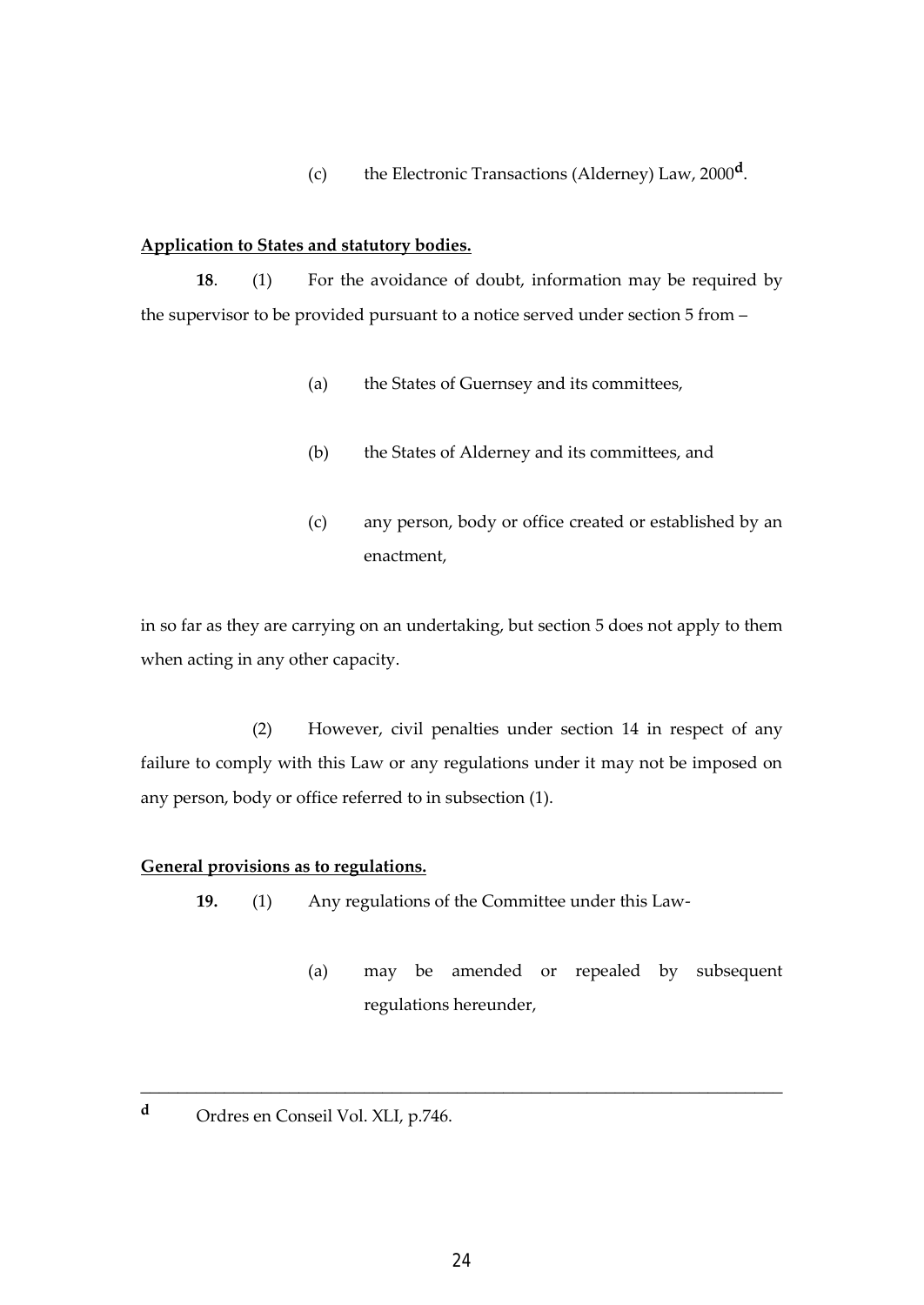- (b) may contain such consequential, incidental, supplemental and transitional provision as may appear to the Committee to be necessary or expedient,
- (c) shall be laid before a meeting of the States of Deliberation as soon as possible and shall, if at that or the next meeting the States resolve to annul them, cease to have effect, but without prejudice to anything done under them or to the making of new regulations.

 (2) Any power conferred upon the Committee by this Law to make regulations may be exercised -

- (a) in relation to all cases to which the power extends, or in relation to all those cases subject to specified exceptions, or in relation to any specified cases or classes of cases,
- (b) so as to make, as respects the cases in relation to which it is exercised -
	- (i) the full provision to which the power extends, or any lesser provision (whether by way of exception or otherwise),
	- (ii) the same provision for all cases, or different provision for different cases or classes of cases, or different provision for the same case or class of case for different purposes,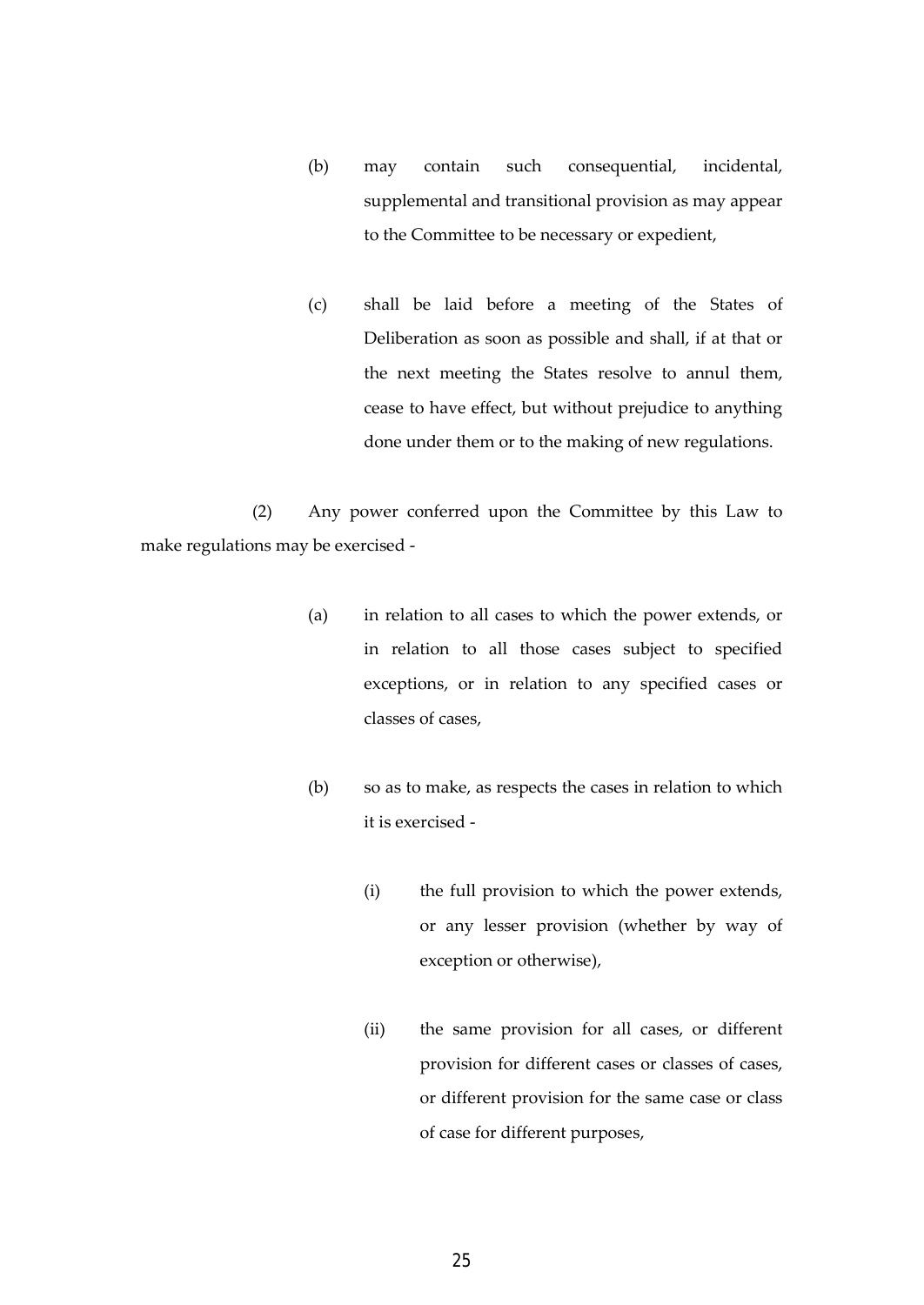(iii) any such provision either unconditionally or subject to any prescribed conditions.

(3) Any regulations of the Committee under this Law (other than regulations under section 25) will cease to have effect in Alderney if, within the period of four months immediately following the date on which they were made, the States of Alderney resolve to disapprove the application to Alderney of the regulations.

(4) If the States of Alderney resolve to disapprove the application of regulations in accordance with subsection (3), the regulations will cease to have effect in Alderney but without prejudice to anything done under the regulations in Alderney or to the making of new regulations.

#### **Interpretation.**

 **20.** (1) In this Law, unless the context otherwise requires-

"**commercially sensitive information"** means information the disclosure of which would, or would be likely to, prejudice the commercial interests of any person, and includes a trade secret,

**"the Committee"** means the States of Guernsey Policy & Resources Committee,

**"the Court"** means the Royal Court sitting as an Ordinary Court,

 **"economic statistics officer"** means a person appointed as an economic statistics officer under section 3,

26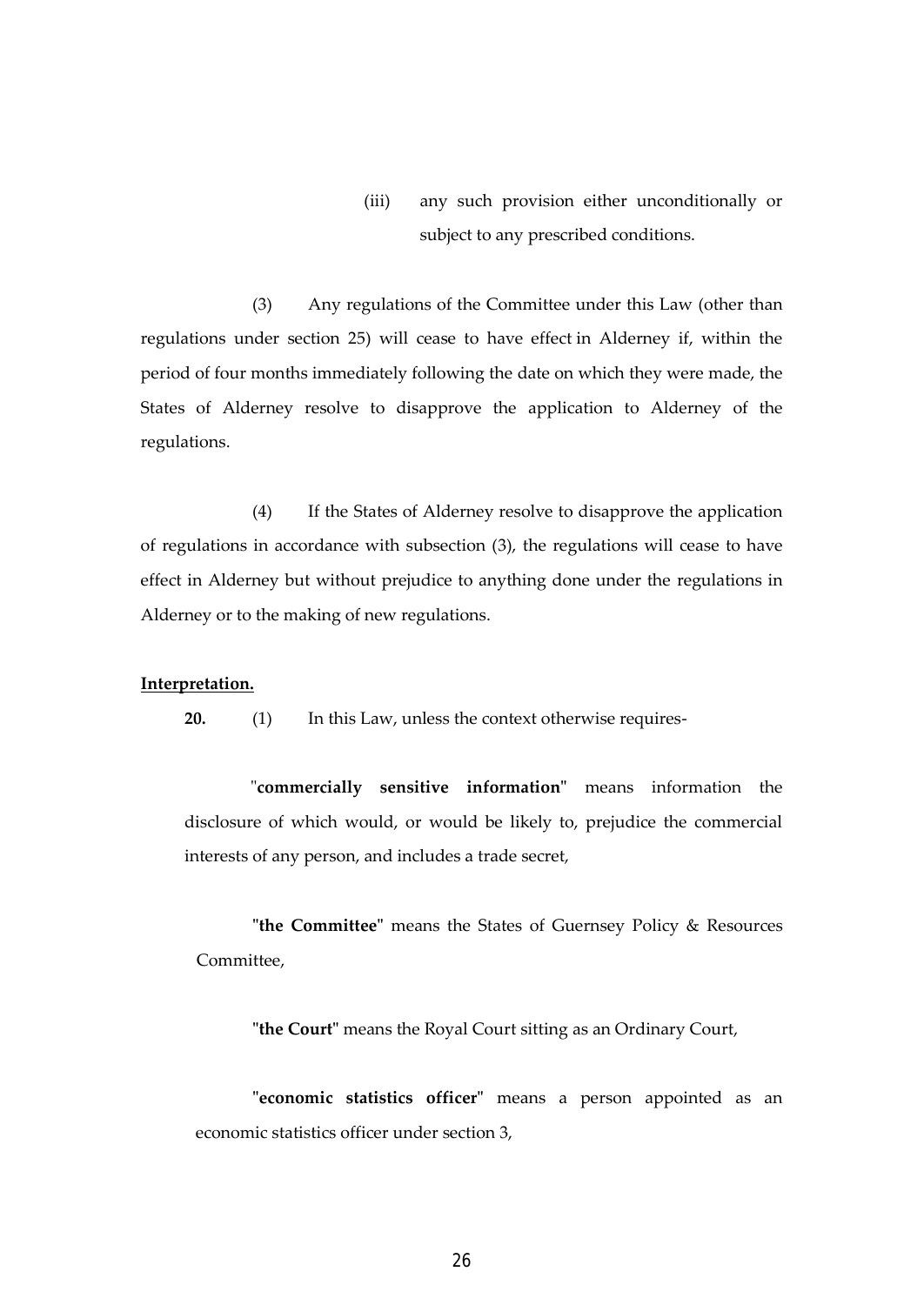**"electronic address"** includes an e-mail address and a telecommunications address,

**"electronic"** includes electrical, digital, magnetic, wireless, optical or electromagnetic,

**"gross domestic product"** means the measure of total economic activity of Guernsey, or Alderney, or Guernsey and Alderney (as the case requires) calculated in a manner that is consistent with the System of National Accounts (or such other standard or methodology as the Committee may, after consultation with the States of Alderney Policy and Finance Committee, by regulations appoint in respect of the compilation of measures of economic activity), and "**economic activity**" shall be construed consistently with this definition,

 **"Guernsey"** includes Herm and Jethou,

 **"information**" includes documents, and includes information stored or recorded in any form (including, without limitation, in electronic form); and, in relation to information stored or recorded otherwise than in legible form, references to its production, howsoever expressed, include (without limitation) references to the production of the information in a form -

- (a) in which it can be taken away, and
- (b) in which it is visible and legible or from which it can readily be produced in a visible and legible form,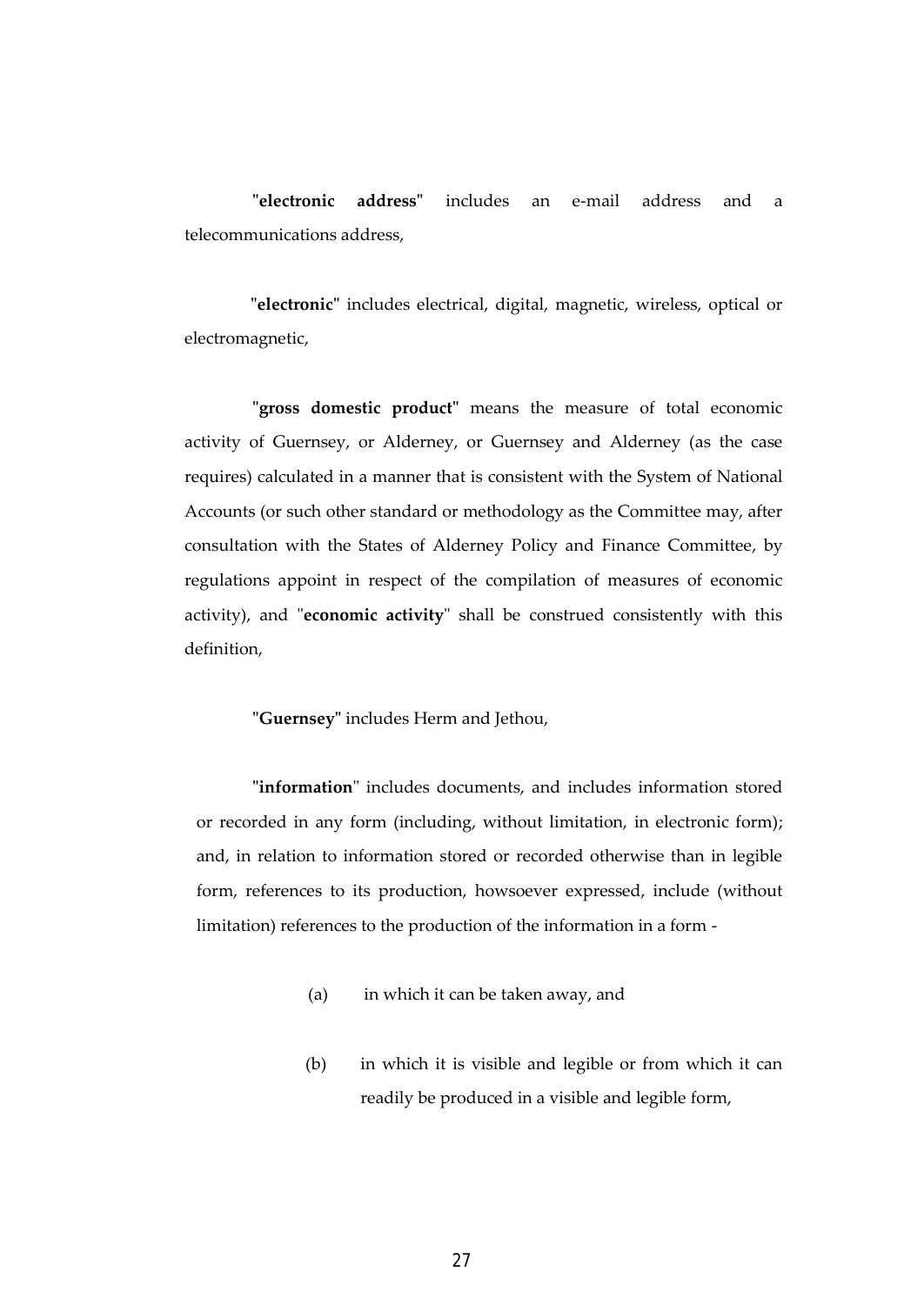**"post"** means special delivery, recorded or signed for delivery or ordinary letter post,

**"publish"** in respect of information, means publish in a manner likely in the opinion of the publisher to bring the information or how the information may be obtained to the attention of the public or any particular section of the public,

 **"prescribed"** means prescribed by regulations made by the Committee, and the expression "**prescribe**" shall be construed accordingly,

 **"relevant electronic address"** means an electronic address –

- (a) with which, in the opinion of the supervisor, the person or body concerned has a personal, business or other connection, and
- (b) a document transmitted to which is likely to come to the attention of the person or body concerned,

**"served"** includes given, provided and submitted,

**"summons"** includes any document compelling a person's attendance before the Court,

**"the supervisor"** means the person appointed as economics statistics supervisor by the Committee under section 1,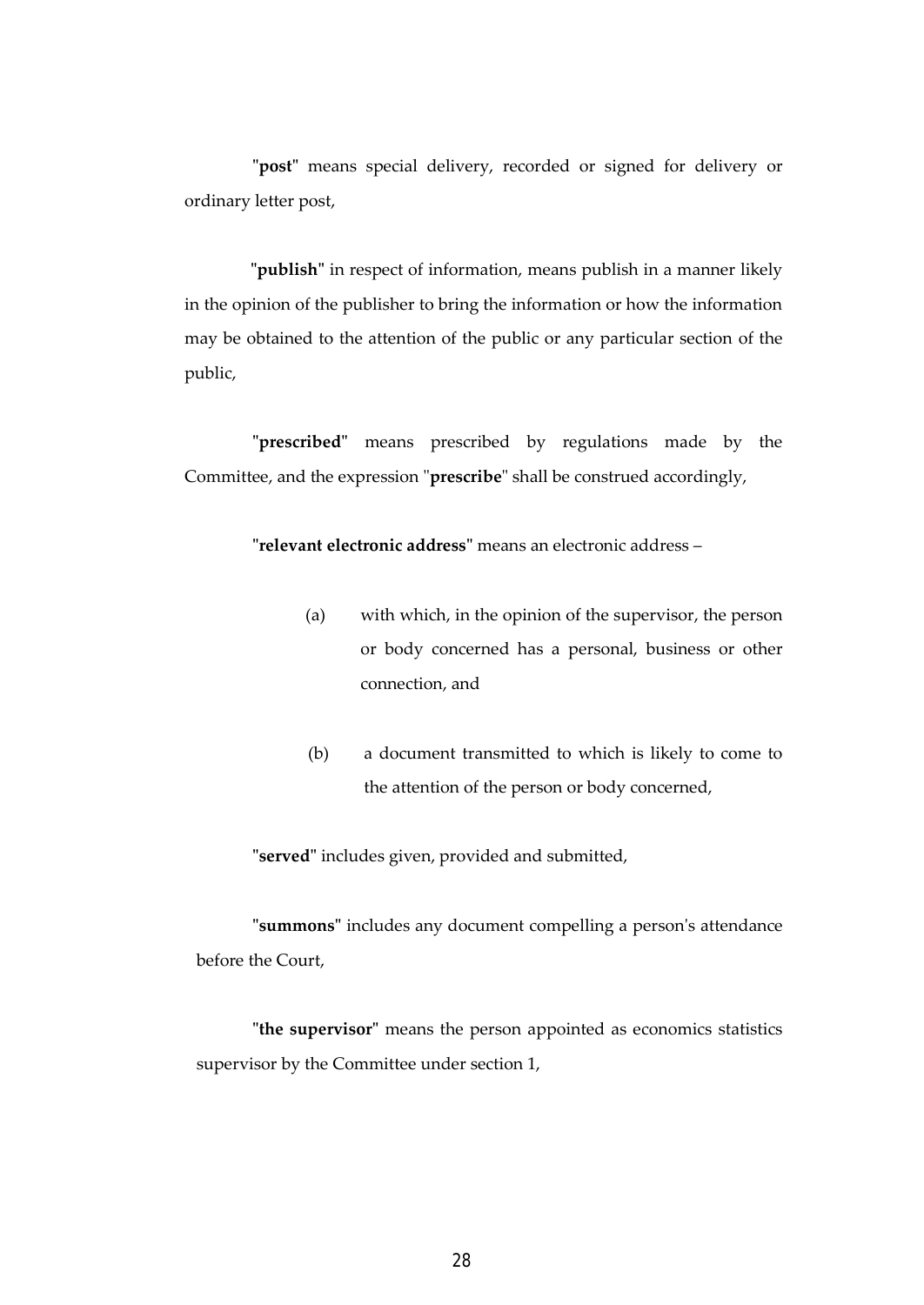**"transmitted"** means transmitted by electronic communication, that is to say, in electronic form and by electronic means, facsimile transmission or other similar means which produce or enable the production of a document containing the text of the communication,

 **"undertaking"** means any undertaking by way of trade or business, whether or not carried on for profit, including for the avoidance of doubt any profession and acting as an employer, and "**carrying on an undertaking**" shall be construed accordingly, and

**"uniform scale"** means the uniform scale of fines for the time being in force under the Uniform Scale of Fines (Bailiwick of Guernsey) Law, 1989**<sup>e</sup>** .

(2) Any reference in this Law to a thing done under or for the purposes of this Law includes a reference to a thing done under or for the purposes of any regulations made under this Law; and a reference to a thing done under this Law includes a reference to a thing done for the purposes of this Law (and vice versa).

#### **Amendment of Income Tax (Guernsey) Law, 1975.**

**21**. (1) Immediately after section 206AB of the Income Tax (Guernsey) Law, 1975**<sup>f</sup>** ("**the Income Tax Law**") insert the following section -

\_\_\_\_\_\_\_\_\_\_\_\_\_\_\_\_\_\_\_\_\_\_\_\_\_\_\_\_\_\_\_\_\_\_\_\_\_\_\_\_\_\_\_\_\_\_\_\_\_\_\_\_\_\_\_\_\_\_\_\_\_\_\_\_\_\_\_\_\_

**<sup>e</sup>** Ordres en Conseil Vol. XXXI, p. 278.

**<sup>f</sup>** Ordres en Conseil Vol. XXV, p. 124; section 206AB was inserted by the States' Register of Contact Details (Guernsey and Alderney) Law, 2019. There are other amendments not relevant to this enactment.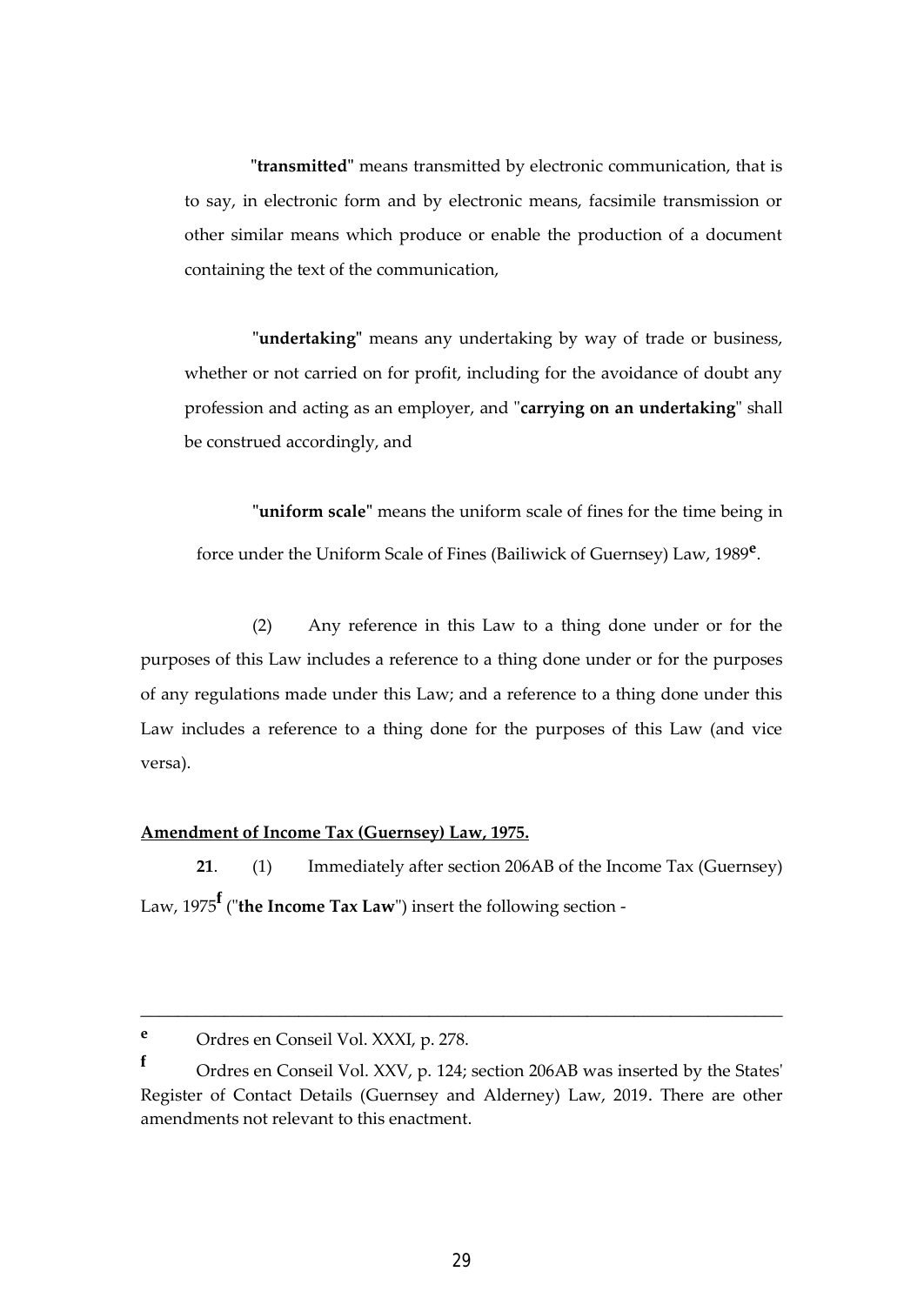# "**Disclosure of information to economic statistics supervisor under the Economic Statistics (Guernsey and Alderney) Law, 2019.**

**206AC.** (1) Nothing in section 206, or in any oath taken in accordance with that section, precludes the Director of the Revenue Service from disclosing to -

- (a) the economic statistics supervisor,
- (b) any deputy supervisor, or
- (c) any economic statistics officer,

appointed under the Economic Statistics (Guernsey and Alderney) Law, 2019 ("**the Economic Statistics Law**"), for the purposes of enabling them to discharge their functions under that Law -

- (i) information relating to the income or profits arising or accruing to any undertaking,
- (ii) information relating to the type of economic activity undertaken by any undertaking or employer.

(2) Information disclosed to the economic statistics supervisor, any deputy supervisor or any economic statistics officer under subsection (1) may, without prejudice to the provisions of the Economic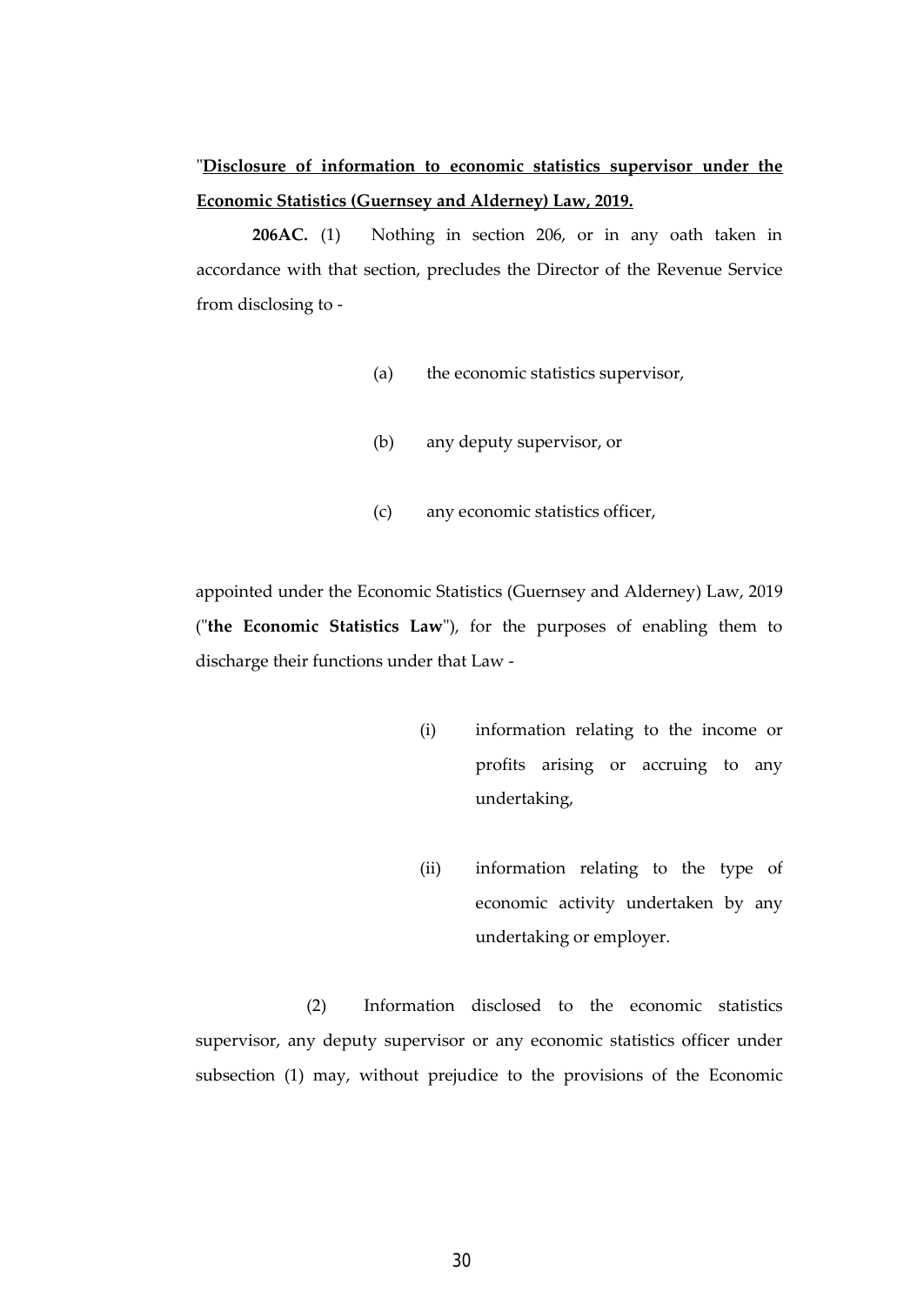Statistics Law restricting or authorising the disclosure and use of information, be used by them for the purposes mentioned in subsection (1).

(3) In subsection (1), "**undertaking**" has the meaning given in the Economic Statistics Law, and includes any person carrying on an undertaking.".

 (2) In section 206B(1) of the Income Tax Law, for "or 206AB", substitute ", 206AA, 206AB or 206AC".

#### **Amendment of Social Insurance (Guernsey) Law, 1978.**

**22**. At the end of section 111 of the Social Insurance (Guernsey) Law, <sup>1978</sup>**<sup>g</sup>** insert the following subsections -

 "(8) Nothing in this section shall be taken to prohibit a person authorised in that behalf by the Committee from disclosing to –

- (a) the economic statistics supervisor, or
- (b) any economic statistics officer,

appointed under the Economic Statistics (Guernsey and Alderney (Law), 2019 ("**the Economic Statistics Law**"), for the purposes of enabling them to discharge their functions under that Law -

\_\_\_\_\_\_\_\_\_\_\_\_\_\_\_\_\_\_\_\_\_\_\_\_\_\_\_\_\_\_\_\_\_\_\_\_\_\_\_\_\_\_\_\_\_\_\_\_\_\_\_\_\_\_\_\_\_\_\_\_\_\_\_\_\_\_\_\_\_

**<sup>g</sup>** Ordres en Conseil Vol. XXV, p. 124; as amended by Vol. XXXII, p. 59; No. X of 2000; Ordinance No. IX of 2016; Ordinance XIII of 2017. There are other amendments not relevant to this enactment.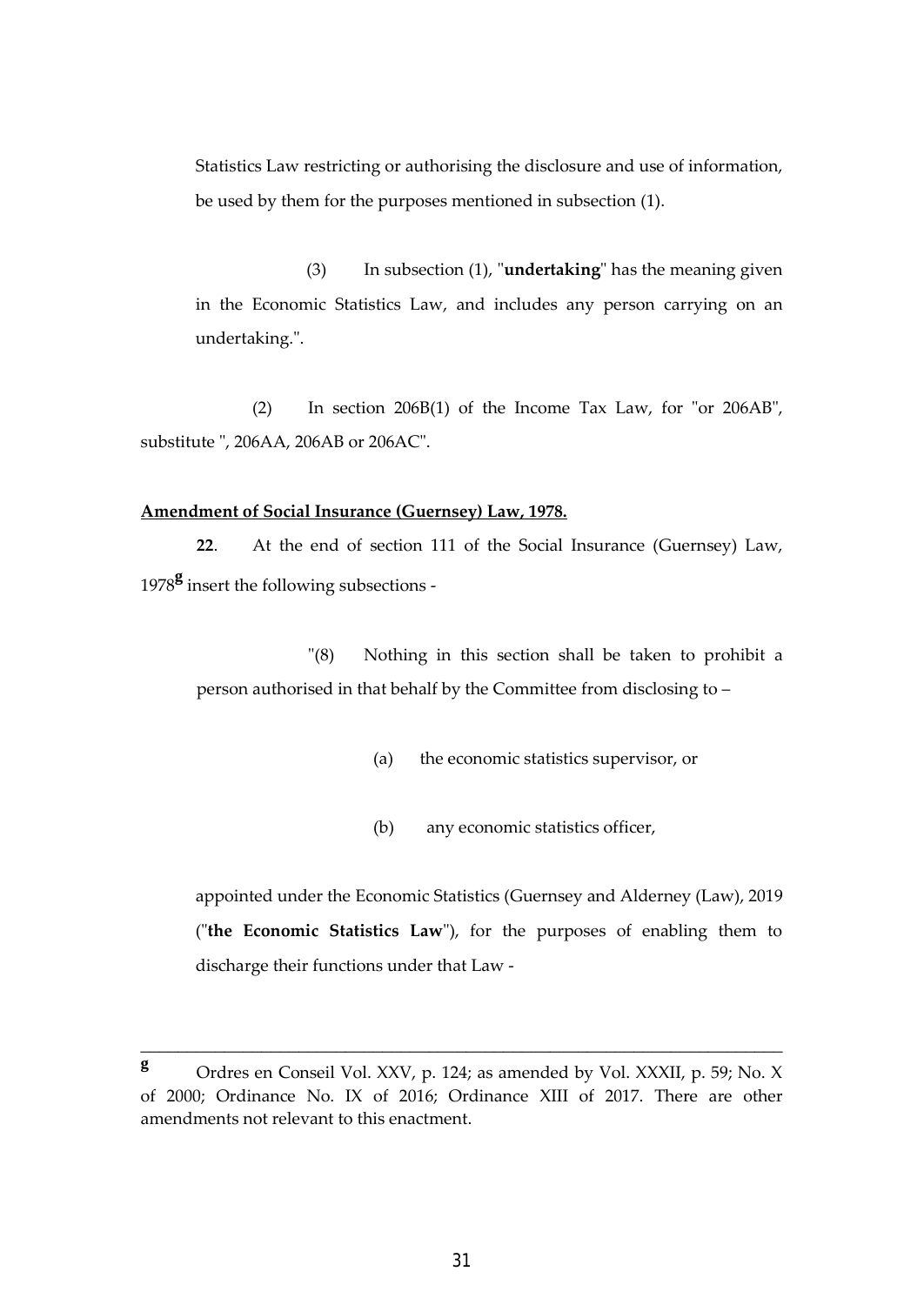- (i) information relating to the income or profits arising or accruing to any undertaking,
- (ii) information relating to the type of economic activity undertaken by any undertaking or employer.

(9) Information disclosed to the economic statistics supervisor or any economic statistics officer under subsection (8) may, without prejudice to the provisions of the Economic Statistics Law restricting or authorising the disclosure and use of information, be used by them for the purposes mentioned in subsection (8).

 (10) For the purpose of subsection (8), "**undertaking**" has the meaning given in the Economic Statistics Law, and includes any person carrying on an undertaking.".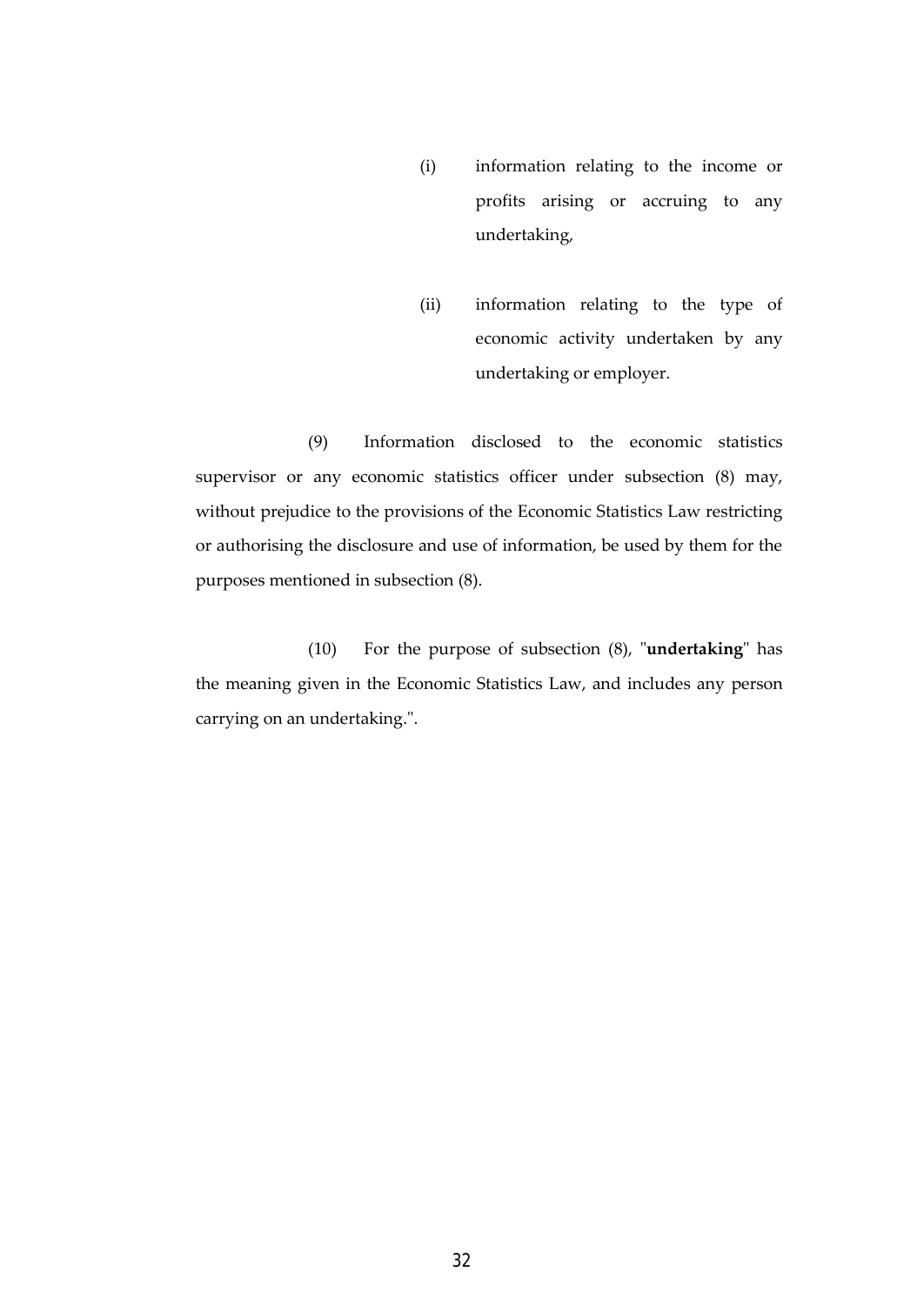# **Amendment of States' Register of Contact Details (Guernsey and Alderney) Law, 2019.**

 **23.** At the end of Schedule 2 to the States' Register of Contact Details (Guernsey and Alderney) Law, 2019**<sup>h</sup>** , insert –

"The economic statistics supervisor and any deputy supervisor (within the meaning of sections 1 and 3 of the Economic Statistics (Guernsey and Alderney) Law, 2019)."

## **Citation.**

 **24.** This Law may be cited as the Economic Statistics (Guernsey and Alderney) Law, 2019.

# **Commencement.**

 **25.** This Law shall come into operation on the day appointed by regulations of the Committee, and the regulations may appoint different days for different provisions and different purposes.

**<sup>h</sup>** Approved by the States of Deliberation on \*, 2019.

\_\_\_\_\_\_\_\_\_\_\_\_\_\_\_\_\_\_\_\_\_\_\_\_\_\_\_\_\_\_\_\_\_\_\_\_\_\_\_\_\_\_\_\_\_\_\_\_\_\_\_\_\_\_\_\_\_\_\_\_\_\_\_\_\_\_\_\_\_